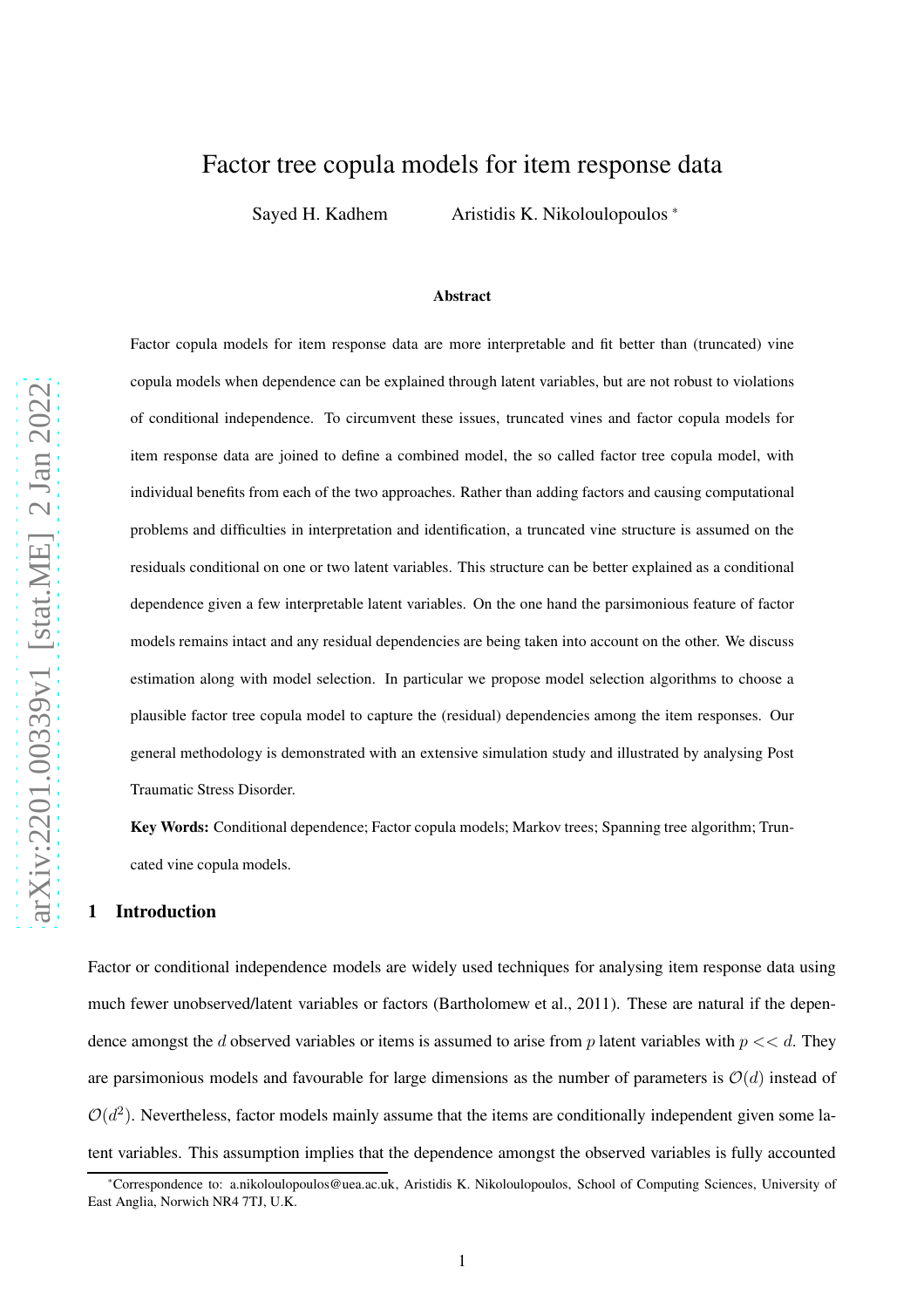for by the factors with no remaining dependence. This could lead to biased estimates if the strict assumption of conditional independence is violated [\(Braeken et al., 2007](#page-23-1); [Sireci et al.](#page-25-0), [1991](#page-25-0); [Chen and Thissen](#page-23-2), [1997](#page-23-2); [Yen,](#page-25-1) [1993](#page-25-1)). The conditional independence assumption is violated if there exists local or residual dependence. Mitigating the residual dependence might be achieved by adding more latent variables to the factor model, but at the expense of computational problems and difficulties in interpretation and identification.

To circumvent these problems, the items can be allowed to interrelate by forming a dependence structure with conditional dependence given a few interpretable latent variables. In this way, on the one hand the parsimonious feature of factor models remains intact and any residual dependencies are being taken into account on the other. This can be achieved by incorporating copulas into the conditional distribution of factor models in order to provide a conditional dependence structure given very few latent variables. Such copula approaches for item response data are proposed by [Braeken et al. \(2007,](#page-23-1) [2013](#page-23-3)) and [Braeken \(2011\)](#page-23-4) who explored the use of Archimedean copulas or a mixture of the independence and comonotonicity copulas to capture the residual dependence of traditional item response theory models. Therein simple copulas have been used for subgroups of items that are chosen from the context with homogeneous within-subgroup dependence. This is due to the fact that Archimedean copulas allow only for exchangeable dependence with a narrower range as the dimension increases (McNeil and Nešlehová, [2009\)](#page-24-0).

Without a priori knowledge of obvious subgroups of items that are approximately exchangeable, we will propose a more general residual dependence approach that makes use of truncated regular vine copula models [\(Brechmann et al., 2012](#page-23-5)). Within a vine copula specification, no such restrictions need to be made. Regular vine copulas are a flexible class of models that are constructed from a set of bivariate copulas in hierarchies or tree levels [\(Joe](#page-23-6), [1996](#page-23-6); [Bedford and Cooke](#page-23-7), [2001,](#page-23-7) [2002;](#page-23-8) [Kurowicka and Cooke](#page-24-1), [2006](#page-24-1); [Kurowicka and Joe,](#page-24-2) [2011](#page-24-2); [Joe](#page-24-3), [2014\)](#page-24-3). A d-dimensional regular vine copula can cover flexible dependence structures, different from assuming simple linear correlation structures, tail independence and normality [\(Nikoloulopoulos et al.,](#page-25-2) [2012](#page-25-2)), through the specification of  $d-1$  bivariate parametric copulas at level 1 and  $\binom{d-1}{2}$  bivariate conditional parametric copulas at higher levels; at level  $\ell$  for  $\ell = 2, \ldots, d - 1$ , there are  $d - \ell$  bivariate conditional copulas that condition on  $\ell - 1$  variables. [Joe et al. \(2010\)](#page-24-4) have shown that in order for a vine copula to have (tail) dependence for all bivariate margins, it is only necessary for the bivariate copulas in level 1 to have (tail) dependence and it is not necessary for the conditional bivariate copulas in levels  $2, \ldots, d - 1$  to have (tail) dependence. That provides the theoretical justification for the idea to model the dependence in the first level and then just use the independence copulas to model conditional dependence at higher levels without sacrificing the tail dependence of the vine copula distribution. That is the 1-truncated vine copula has  $d - 1$  parametric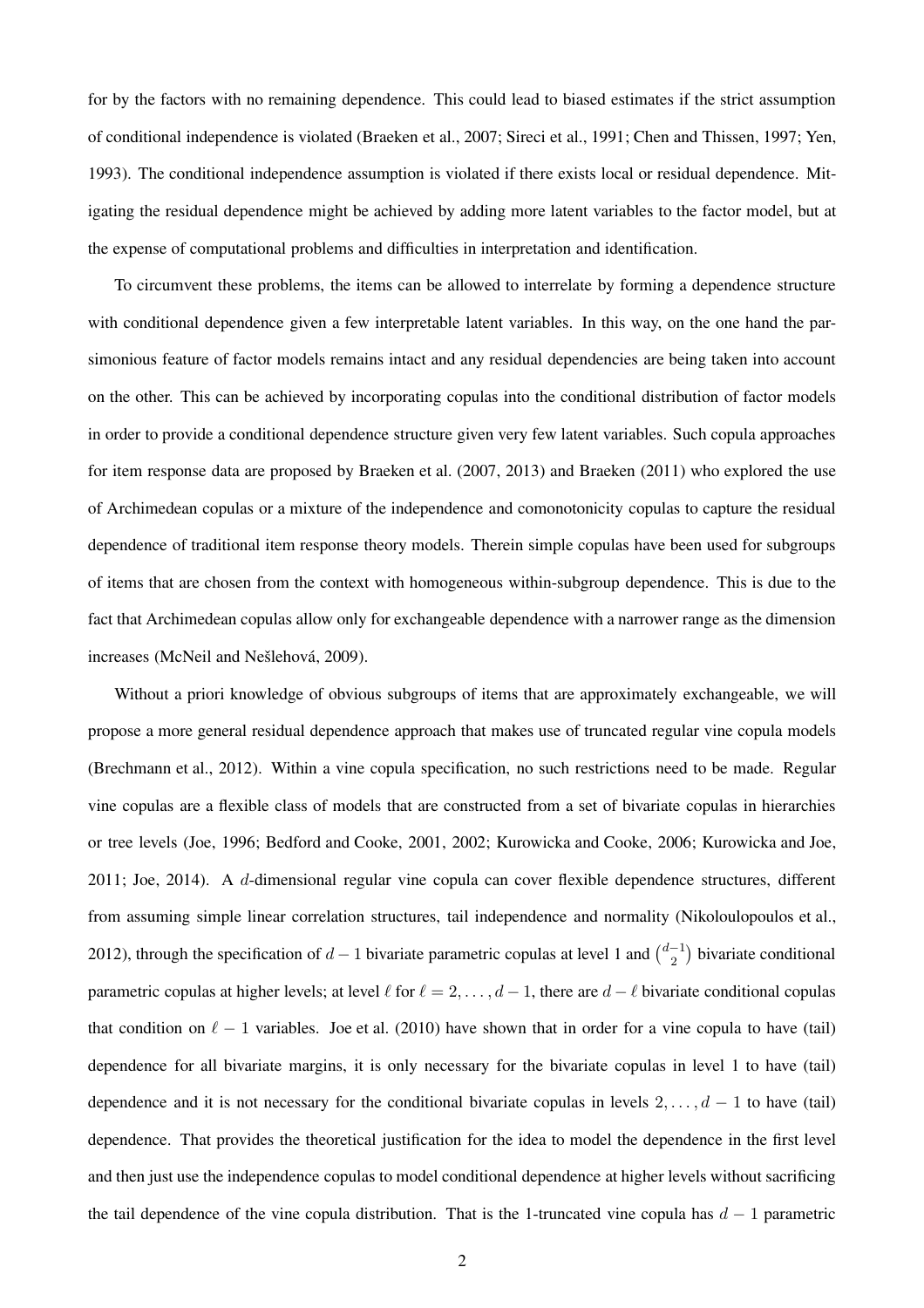bivariate copulas in the 1st level of the vine and independence copulas in all the remaining levels of the vine (truncated after the 1st level). This truncation, as per the terminology in [\(Brechmann et al., 2012](#page-23-5)), provides a parsimonious vine copula model. The 1-truncated vine copula can provide, with appropriately chosen linking copulas, asymmetric dependence structure as well as tail dependence (dependence among extreme values). [Joe et al. \(2010](#page-24-4)) have shown that by choosing bivariate linking copulas appropriately, vine copulas can have a flexible range of lower/upper tail dependence and different lower/upper tail dependence parameters for each bivariate margin. Choices of copulas with upper or lower tail dependence are better if the items have more joint upper or lower tail probability than would be expected with the discretized multivariate normal (MVN) model (Muthén, [1978](#page-24-5)). Note in passing that the discretized MVN distribution is a special case of the vine copula model with discrete margins. If all bivariate copulas are bivariate normal (BVN) in the vine copula model, then the resulting model is the discretized MVN.

To define the conditional independence part of the model we also use truncated vine copulas rather than the traditional factor models for item response in [Braeken et al.](#page-23-1) [\(2007](#page-23-1), [2013\)](#page-23-3) and [Braeken \(2011](#page-23-4)). [Nikoloulopoulos and Joe](#page-25-3) [\(2015](#page-25-3)) have proposed factor copula models for item response data. These factor models can be explained as truncated canonical vines rooted at the latent variables. The canonical vine is a boundary case of regular vine copulas, which is suitable if there exists a (latent) variable that drives the dependence among the items. For the first factor there are bivariate copulas that couple each item to the first latent variable and for the second factor there are copulas that link each item to the second latent variable conditioned on the first factor (leading to conditional dependence parameters), etc. Factor copula models with appropriately chosen linking copulas will be useful when the items (a) have more probability in joint upper or lower tail than would be expected with a discretized multivariate normal, or (b) can be considered as discretized maxima/minima or mixtures of discretized means rather than discretized means [\(Nikoloulopoulos and Joe](#page-25-3), [2015](#page-25-3)).

The proposed parsimonious approach, that requires no priori knowledge of the subgroups of items, can be explained as a truncated regular vine copula model that involves both observed and latent variables; but, more simply, we derive the models as conditional dependence models with a few interpretable latent variables that model the residual dependence of the factor copula model via an 1-truncated vine copula. The factor copula model explains most of the dependence and the remaining dependence can be further accounted for by an 1 truncated vine copula conditioned on the factors. [Brechmann and Joe \(2014\)](#page-23-9) and [Joe \(2018](#page-24-6)) initiated the study of such conditional dependence models with a unidimensional factor/latent variable for continuous data. The combined 1-factor and 1-truncated vine model for continuous data in [Brechmann and Joe \(2014](#page-23-9)) is restricted to Gaussian dependence, but [Joe](#page-24-6) [\(2018](#page-24-6)) proposed a combination of an 1-factor copula model with 1-truncated vine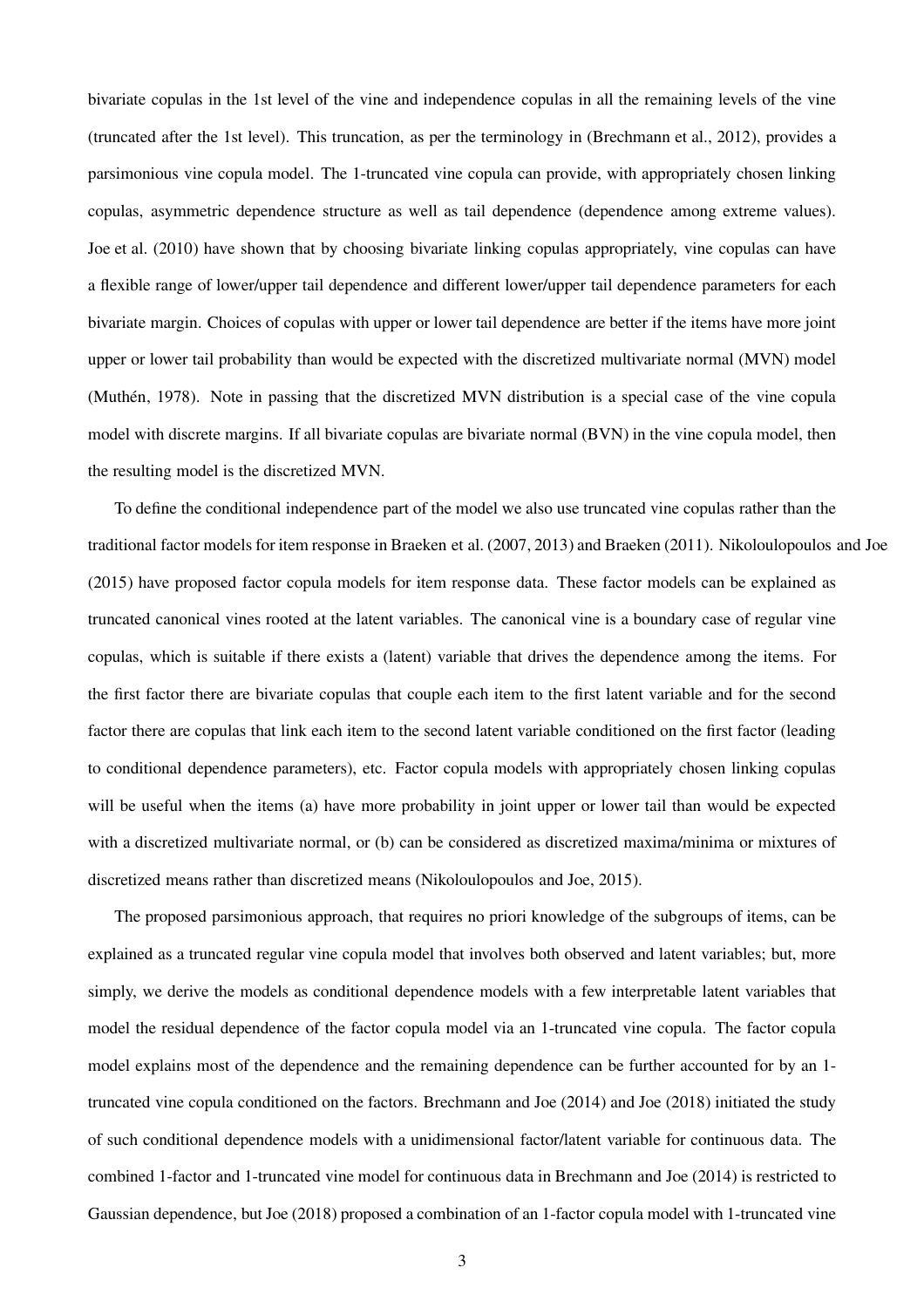copula model with non-Gaussian bivariate copulas. Our models for item response are discrete counterparts of the models in [Brechmann and Joe \(2014](#page-23-9)) and [Joe \(2018\)](#page-24-6) with interpretation and technical details that are quite different and provide an extension to more than one factors.

The remainder of the paper proceeds as follows. In Section [2,](#page-3-0) we introduce the combined factor/truncated vine copula models for item response data. Section [3](#page-9-0) provides estimation techniques and computational details. Section [4](#page-11-0) discusses vine tree and bivariate copula selection. Section [5](#page-13-0) has an extensive simulation study to assess the estimation techniques and model selection algorithms. Our methodology is illustrated using real data in Section [6.](#page-17-0) We conclude with some discussion in Section [7,](#page-21-0) followed by a brief section with software details.

#### <span id="page-3-0"></span>2 Factor tree copula models for item response

This section introduces the theory of the combined factor/truncated vine copula models for item response data. Before that, the first two sections provide some background about factor [\(Nikoloulopoulos and Joe, 2015](#page-25-3)) and truncated vine [\(Panagiotelis et al.](#page-25-4), [2012](#page-25-4), [2017\)](#page-25-5) copula models for discrete responses.

#### 2.1 Factor copula models

We first introduce the notation used in this paper. Let  $Y = \{Y_1, \ldots, Y_d\}$  denote the vector with the item response variables that are all measured on an ordinal scale;  $Y_j \in \{0, \ldots, K_j - 1\}$ . Let the cutpoints in the uniform  $U(0, 1)$  scale for the jth item be  $a_{j,k}$ ,  $k = 1, ..., K-1$ , with  $a_{j,0} = 0$  and  $a_{j,K} = 1$ . These correspond to  $a_{j,k} = \Phi(\alpha_{j,k})$ , where  $\alpha_{j,k}$  are cutpoints in the normal  $N(0, 1)$  scale.

The p-factor model assumes that Y, with corresponding realizations  $y = \{y_1, \ldots, y_d\}$ , is conditionally independent given the p-dimensional latent vector  $X = (X_1, \ldots, X_p)$ . The joint probability mass function (pmf) of the p-factor model is

<span id="page-3-2"></span>
$$
\pi_d(\mathbf{y}) = \Pr(Y_1 = y_1, \dots, Y_d = y_d) = \int \prod_{j=1}^d \Pr(Y_j = y_j | X_1 = x_1, \dots, X_p = x_p) dF_{\mathbf{X}}(x), \tag{1}
$$

where  $F<sub>X</sub>$  is the distribution of the latent vector X. The factor copula methodology uses a set of bivariate copulas that link the items to the latent variables to specify  $Pr(Y_j = y_j | X_1 = x_1, \ldots, X_p = x_p)$ . Below we include the theory for one and two factors.

For the 1-factor model, let  $X_1$  be a latent variable that is standard uniform. From [Sklar](#page-25-6) [\(1959](#page-25-6)), there is a bivariate copula  $C_{X_1j}$  such that  $Pr(X_1 \le x, Y_j \le y) = C_{X_1j}(x, F_j(y))$  for  $0 \le x \le 1$  where  $F_j(y) = a_{j,y+1}$ is the cdf of  $Y_i$ . Then it follows that

<span id="page-3-1"></span>
$$
F_{j|X_1}(y|x) := \Pr(Y_j \le y | X_1 = x) = \frac{\partial C_{X_1j}(x, a_{j,y+1})}{\partial x} = C_{j|X_1}(a_{j,y+1}|x). \tag{2}
$$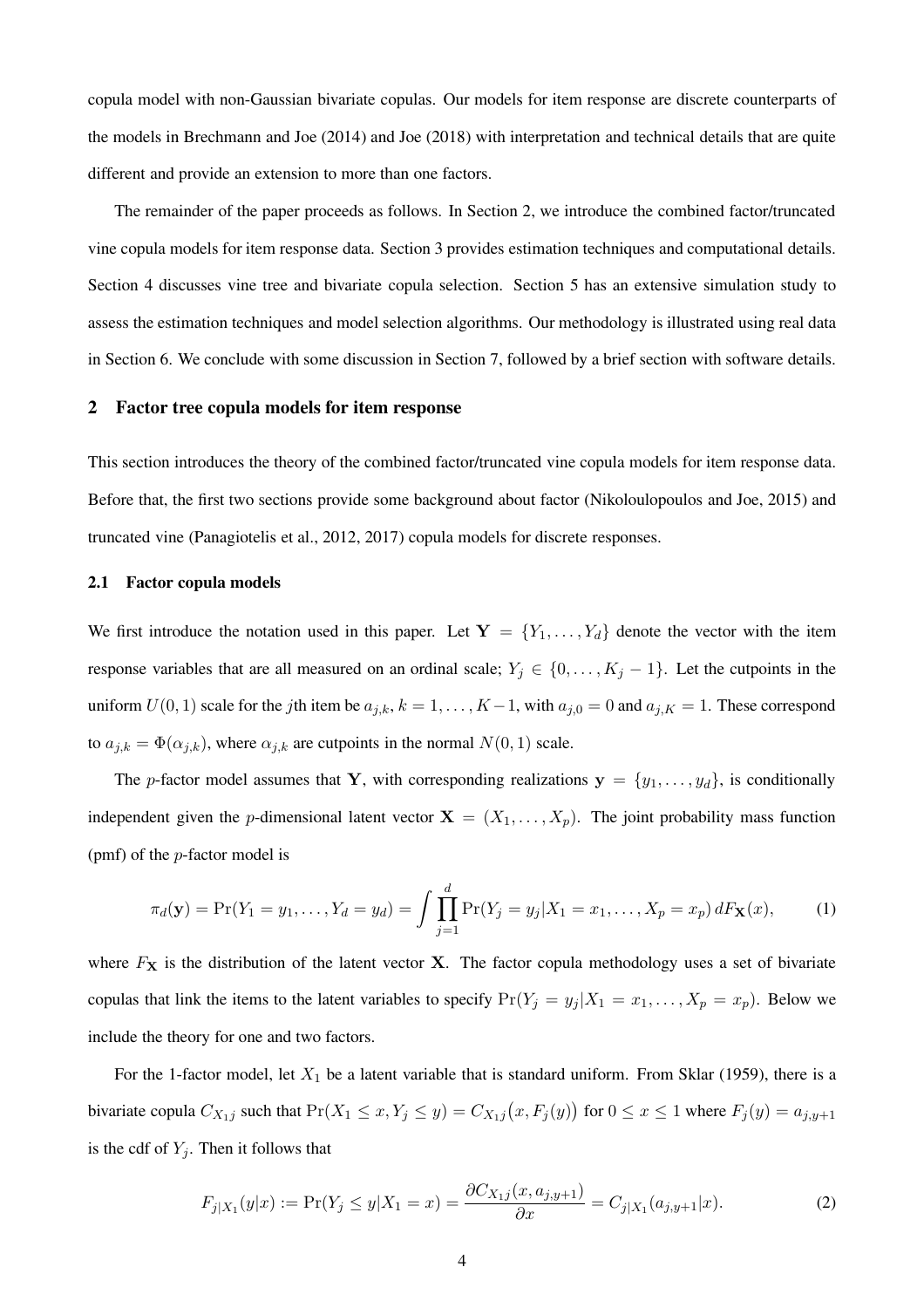Hence, the pmf for the 1-factor copula model becomes

$$
\pi_d(\mathbf{y}) = \int_0^1 \prod_{j=1}^d \Pr(Y_j = y_j | X_1 = x) dx = \int_0^1 \prod_{j=1}^d f_{j|X_1}(y_j | x) dx,
$$

where

<span id="page-4-0"></span>
$$
f_{j|X_1}(y|x) = C_{j|X_1}(a_{j,y+1}|x) - C_{j|X_1}(a_{j,y}|x).
$$
\n(3)

For the 2-factor copula model, let  $X_1, X_2$  be latent variables that are independent uniform  $U(0, 1)$  random variables. Let  $C_{X_1j}$  be defined as in the 1-factor copula model and  $C_{X_2j}$  be a bivariate copula such that

<span id="page-4-1"></span>
$$
\Pr(X_2 \le x_2, Y_j \le y | X_1 = x_1) = C_{X_2 j}(x_2, F_{j | X_1}(y | x_1)),
$$

where  $F_{j|X_1}$  is given in [\(2\)](#page-3-1). Then for  $0 \le x_1, x_2 \le 1$ ,

$$
F_{X_2j|X_1}(x_2, y|x_1) := \Pr(Y_j \le y | X_1 = x_1, X_2 = x_2) = \frac{\partial}{\partial x_2} \Pr(X_2 \le x_2, Y_j \le y | X_1 = x_1)
$$
  
= 
$$
\frac{\partial}{\partial x_2} C_{X_2j} (x_2, F_{j|X_1}(y|x_1)) = C_{j|X_2} (F_{j|X_1}(y|x_1)|x_2).
$$
 (4)

Hence, the pmf for the 2-factor copula model is

$$
\pi_d(\mathbf{y}) = \int_0^1 \int_0^1 \prod_{j=1}^d \Pr(Y_j = y_j | X_1 = x_1, X_2 = x_2) dx_1 dx_2
$$

$$
= \int_0^1 \int_0^1 \prod_{j=1}^d f_{X_2j|X_1}(x_2, y_j|x_1) dx_1 dx_2,
$$

where

<span id="page-4-2"></span>
$$
f_{X_2j|X_1}(x_2,y|x_1) = C_{j|X_2}\Big(F_{j|X_1}(y|x_1)|x_2\Big) - C_{j|X_2}\Big(F_{j|X_1}(y-1|x_1)|x_2\Big). \tag{5}
$$

#### 2.2 1-truncated vine copula models

Vine copula models are flexible tools to analyse dependence structures and have been popular in many ap-plication areas [\(Kurowicka and Joe](#page-24-2), [2011](#page-24-2)). They involve  $d-1$  trees, the first tree represents dependence (as edges) amongst d variables (as nodes). Then the edges become nodes in the next tree, involving the conditional dependencies given a common variable. This process continues until tree  $d - 1$  that includes two nodes and one edge, representing conditional dependence of two variables given  $d - 2$  variables [\(Chang and Joe, 2019](#page-23-10)).

If one is restricted to the first tree, that is truncation at level 1, then the result is a Markov tree dependence structure where two variables not connected by an edge are conditionally independent given the variables in the tree between them. In a Markov tree or 1-truncated vine with d variables,  $d - 1$  of the  $d(d - 1)/2$  possible pairs are identified as the edges of a tree with d nodes corresponding to the items, i.e., there are a total of  $d-1$  edges, where two connected pairs of items form an edge. Let j and k be indices for any pairs of items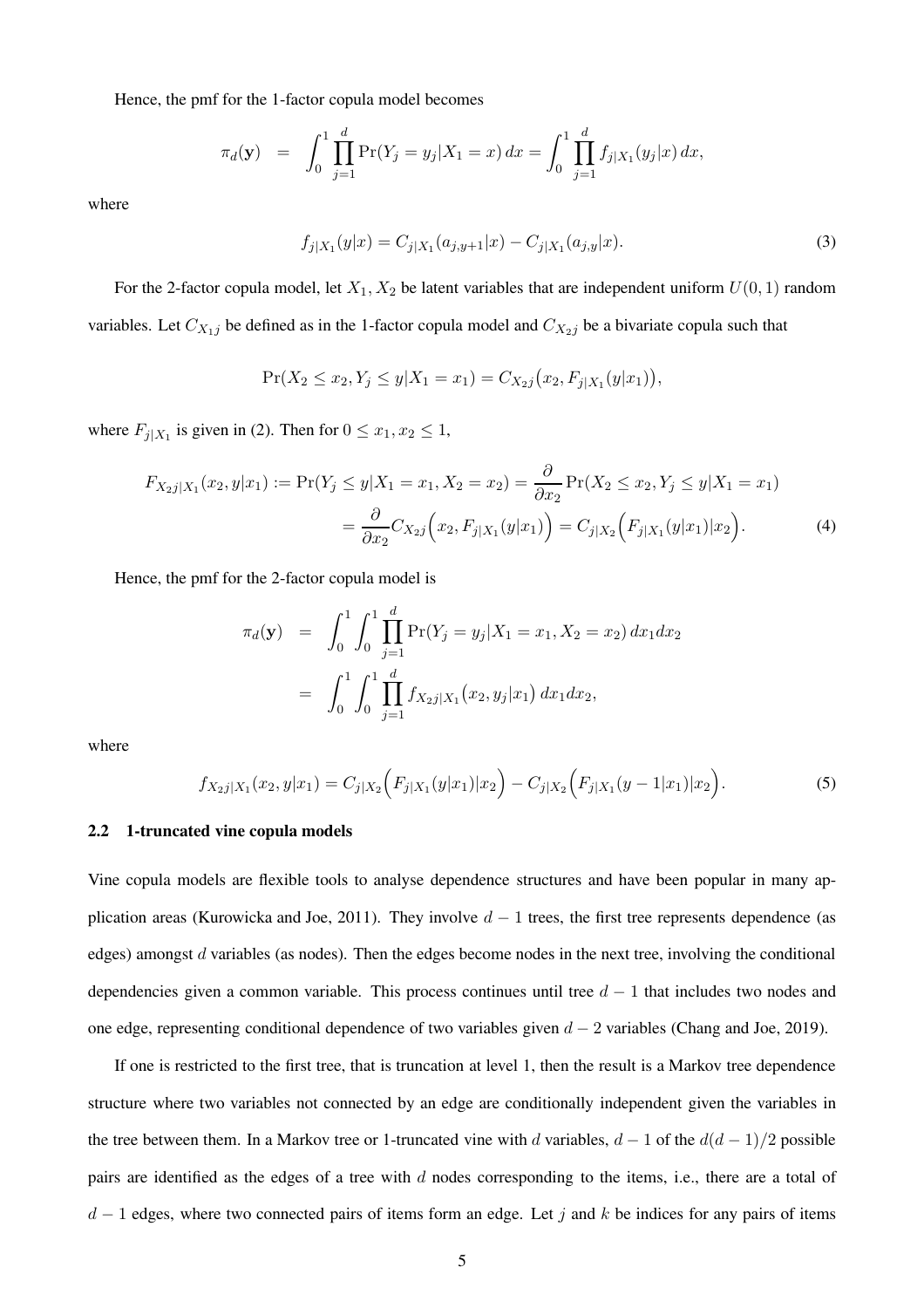with  $1 \leq k < j \leq d$ . For a given vine tree structure, let  $\mathcal E$  denote the set of edges. Each edge of  $jk \in \mathcal E$  is represented with a bivariate copula  $C_{jk}$  such that

$$
Pr(Y_j \le y_j, Y_k \le y_k) = C_{jk}(F_j(y_j), F_k(y_k)) = C_{jk}(a_{j,y_j+1}, a_{k,y_k+1}).
$$

Since the densities of vine copulas can be factorized in terms of bivariate linking copulas and lowerdimensional margins, they are computationally tractable for high-dimensional continuous variables. Nevertheless, the cdf of d-dimensional vine copula lacks a closed form and requires  $(d - 1)$ -dimensional integration [\(Joe, 1997](#page-23-11)). Hence, in order to derive the d-dimensional pmf using finite differences of the d-dimensional cdf (e.g., [Braeken et al. 2007](#page-23-1) or [Nikoloulopoulos 2013\)](#page-25-7) poses non-negligible numerical challenges. This problem has been solved by [Panagiotelis et al. \(2012](#page-25-4)) who decomposed the d-dimensional pmf into finite differences of bivariate copula cdfs. Hence, the pmf of an 1-truncated vine model takes the form

<span id="page-5-0"></span>
$$
\pi_d(\mathbf{y}) = \prod_{j=1}^d \Pr(Y_j = y_j) \prod_{jk \in \mathcal{E}} \frac{\Pr(Y_j = y_j, Y_k = y_k)}{\Pr(Y_j = y_j) \Pr(Y_k = y_k)},\tag{6}
$$

where  $Pr(Y_j = y_j, Y_k = y_k) = C_{jk}(a_{j,y_j+1}, a_{k,y_k+1}) - C_{jk}(a_{j,y_j}, a_{k,y_k+1}) - C_{jk}(a_{j,y_j+1}, a_{k,y_k}) + C_{jk}(a_{j,y_j}, a_{k,y_k})$ and  $Pr(Y = y) = a_{j,y+1} - a_{j,y}$ .

#### 2.3 Combined factor/truncated vine copula models

In this section we combine the factor copula model with an 1-truncated vine copula to account for the residual dependence. The pmf of an 1-truncated vine copula in [\(6\)](#page-5-0) can be used in the pmf of the factor copula model in [\(1\)](#page-3-2) instead of the product to capture any residual dependencies. Hence the pmf of the combined factor/truncated vine copula model takes the form

$$
\pi_d(\mathbf{y}) = \int \prod_{j=1}^d \Pr\left(Y_j = y_j | \mathbf{X} = \mathbf{x}\right) \prod_{jk \in \mathcal{E}} \frac{\Pr\left(Y_j = y_j, Y_k = y_k | \mathbf{X} = \mathbf{x}\right)}{\Pr\left(Y_j = y_j | \mathbf{X} = \mathbf{x}\right) \Pr\left(Y_k = y_k | \mathbf{X} = \mathbf{x}\right)} dF_{\mathbf{X}}(\mathbf{x}).
$$

With one factor and an 1-truncated vine given the latent variable  $X_1$  (hereafter 1-factor tree) let  $C_{jk;X_1}$  be a bivariate copula such that

$$
Pr(Y_j \le y_j, Y_k \le y_k | X_1 = x_1) = C_{jk;X_1}(F_{j|X_1}(y_j|x_1), F_{k|X_1}(y_k|x_1)),
$$

where  $F_{j|X_1}$  and  $F_{k|X_1}$  are given in [\(2\)](#page-3-1). Then for a given 1-truncated vine structure with a set of edges  $\mathcal{E}$ , the pmf of the 1-factor tree copula model is

<span id="page-5-1"></span>
$$
\pi_d(\mathbf{y}) = \int_0^1 \prod_{j=1}^d f_{j|X_1}(y_j|x) \prod_{jk \in \mathcal{E}} \frac{f_{jk|X_1}(y_j, y_k|x_1)}{f_{j|X}(y_j|x) f_{k|X}(y_k|x)} dx, \tag{7}
$$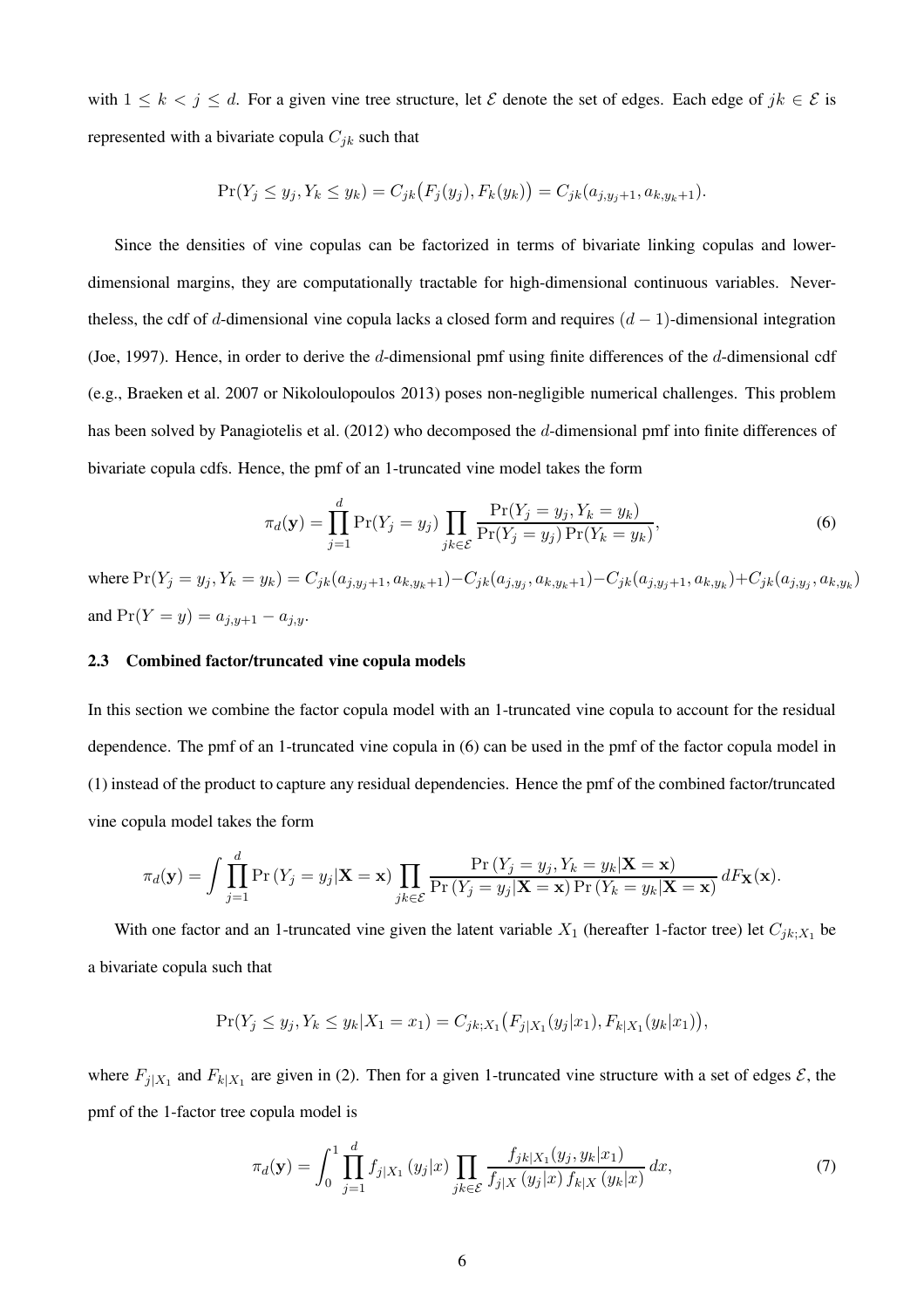where

$$
f_{jk|X_1}(y_j, y_k|x_1) = C_{jk;X_1}(F_{j|X_1}^+, F_{k|X_1}^+) - C_{jk;X_1}(F_{j|X_1}^-, F_{k|X_1}^+) - C_{jk;X_1}(F_{j|X_1}^+, F_{k|X_1}^-) + C_{jk;X_1}(F_{j|X_1}^-, F_{k|X_1}^-)
$$
  
and  $f_{j|X}(y_j|x)$ ,  $f_{k|X}(y_k|x)$  are given in (3). In the above  $F_{j|X_1}^+ = F_{j|X_1}(y|x)$  and  $F_{j|X_1}^- = F_{j|X_1}(y-1|x)$ .

<span id="page-6-0"></span>Figure [1](#page-6-0) depicts the graphical representation of a 1-factor tree copula model with  $d = 5$  items as a 2truncated vine. Tree 1 shows the typical 1-factor model, while Tree 2 accounts for the residual dependence by the pairwise conditional dependencies of two items conditioned on the factor  $X_1$ .



*Figure 1: Graphical representation of a 1-factor tree copula model with*  $d = 5$  *items. The first tree is the 1-factor model. The residual dependence is captured in Tree 2 with an 1-truncated vine model.*

With two factors and an 1-truncated vine given the latent variables  $X_1, X_2$  (hereafter 2-factor tree), let  $C_{jk;X_1,X_2}$  be a bivariate copula cdf such that

$$
Pr(Y_j \le y_j, Y_k \le y_k | X_1, X_2) = C_{jk;X_1X_2} (F_{X_2j|X_1}(x_2, y_j|x_1), F_{X_2k|X_1}(x_2, y_k|x_1)),
$$

where  $F_{X_2j|X_1}$  and  $F_{X_2k|X_1}$  are given in [\(4\)](#page-4-1). Then for a given vine structure with a set of edges  $\mathcal{E}$ , the pmf of the 2-factor tree copula model is

<span id="page-6-1"></span>
$$
\pi_d(\mathbf{y}) = \int_0^1 \int_0^1 \prod_{j=1}^d f_{X_2j|X_1}(x_2, y_j|x_1) \prod_{jk \in \mathcal{E}} \frac{f_{jk|X_1X_2}(y_j, y_k|x_1, x_2)}{f_{X_2j|X_1}(x_2, y_j|x_1) f_{X_2k|X_1}(x_2, y_k|x_1)} dx_1 dx_2, \tag{8}
$$

where

$$
f_{jk|X_1X_2}(y_j, y_k|x_1, x_2) = C_{jk;X_1,X_2}(F_{X_2j|X_1}^+, F_{X_2k|X_1}^+) - C_{jk;X_1,X_2}(F_{X_2j|X_1}^-, F_{X_2k|X_1}^+)
$$
  

$$
- C_{jk;X_1,X_2}(F_{X_2j|X_1}^+, F_{X_2k|X_1}^-) + C_{jk;X_1,X_2}(F_{X_2j|X_1}^-, F_{X_2k|X_1}^-)
$$

and  $f_{X_2j|X_1}(x_2,y_j|x_1)$ ,  $f_{X_2k|X_1}(x_2,y_k|x_1)$  are as in [\(5\)](#page-4-2). In the above  $F_{X_2}^+$  $X_{2j|X_1}^+ = F_{X_2j|X_1}(x_2, y|x_1)$  and  $F_{X_2j|X_1}^- = F_{X_2j|X_1}(x_2, y-1|x_1).$ 

Figure [2](#page-7-0) depicts the graphical representation of a 2-factor tree copula model with  $d = 5$  items as a 3truncated vine. Trees 1 and 2 show the common 2-factor model, while Tree 3 involves the pairwise conditional dependencies of two items given the factors.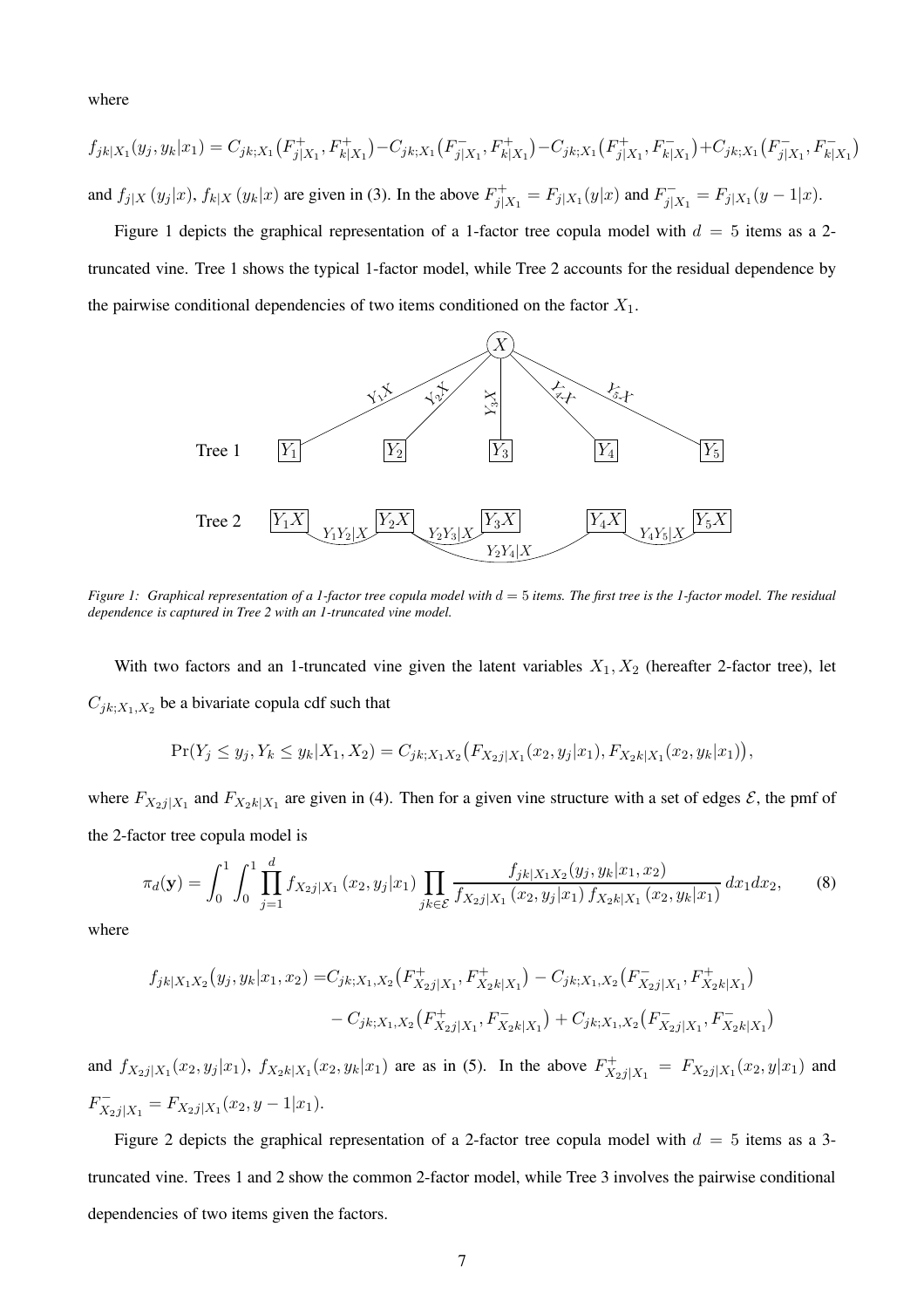<span id="page-7-0"></span>

*Figure 2:* Graphical representation of a 2-factor tree copula model with  $d = 5$  *items. The first and second trees represent the 2-factor model. The residual dependence is captured in Tree 3 with an 1-truncated vine model. Note that the factors are linked to one another with an independent copula in Tree 1.*

For parametric 1-factor and 2-factor tree copula models, we let  $C_{X_1j}$ ,  $C_{X_2j}$  and  $C_{jk;X}$  be parametric bivariate copulas, say with parameters  $\theta_{1j}$ ,  $\theta_{2j}$ , and  $\delta_{jk}$ , respectively. For the set of all parameters, let  $\theta$  =  ${a_{jk}, \theta_{1j}, \delta_{jk} : j = 1, \ldots, d; k = 1, \ldots, K - 1; jk \in \mathcal{E}}$  for the 1-factor tree copula model and  $\theta =$  ${a_{jk}, \theta_{1j}, \theta_{2j}, \delta_{jk} : j = 1, \dots, d; k = 1, \dots, K - 1; jk \in \mathcal{E}}$  for the 2-factor tree copula model.

#### 2.4 Choices of parametric bivariate copulas

In line with [Nikoloulopoulos and Joe](#page-25-3) [\(2015](#page-25-3)), we use bivariate parametric copulas that can be used when considering latent maxima, minima or mixtures of means. For different dependent items based on latent maxima or minima, multivariate extreme value and copula theory (e.g., [Joe 1997](#page-23-11) ) can be used to select suitable copulas that link observed to latent variables. Copulas that arise from extreme value theory have more probability in one joint tail (upper or lower) than expected with a discretized MVN distribution or a MVN copula with discrete margins. If item responses are based on discretizations of latent variables that are means, then it is possible that there can be more probability in both the joint upper and joint lower tail, compared with discretized MVN models. This happens if the respondents consist of a 'mixture' population (e.g., different locations or genders). From the theory of elliptical distributions and copulas (e.g., [McNeil et al. 2005](#page-24-7)), it is known that the multivariate Student-t distribution as a scale mixture of MVN has more dependence in the tails. Extreme value and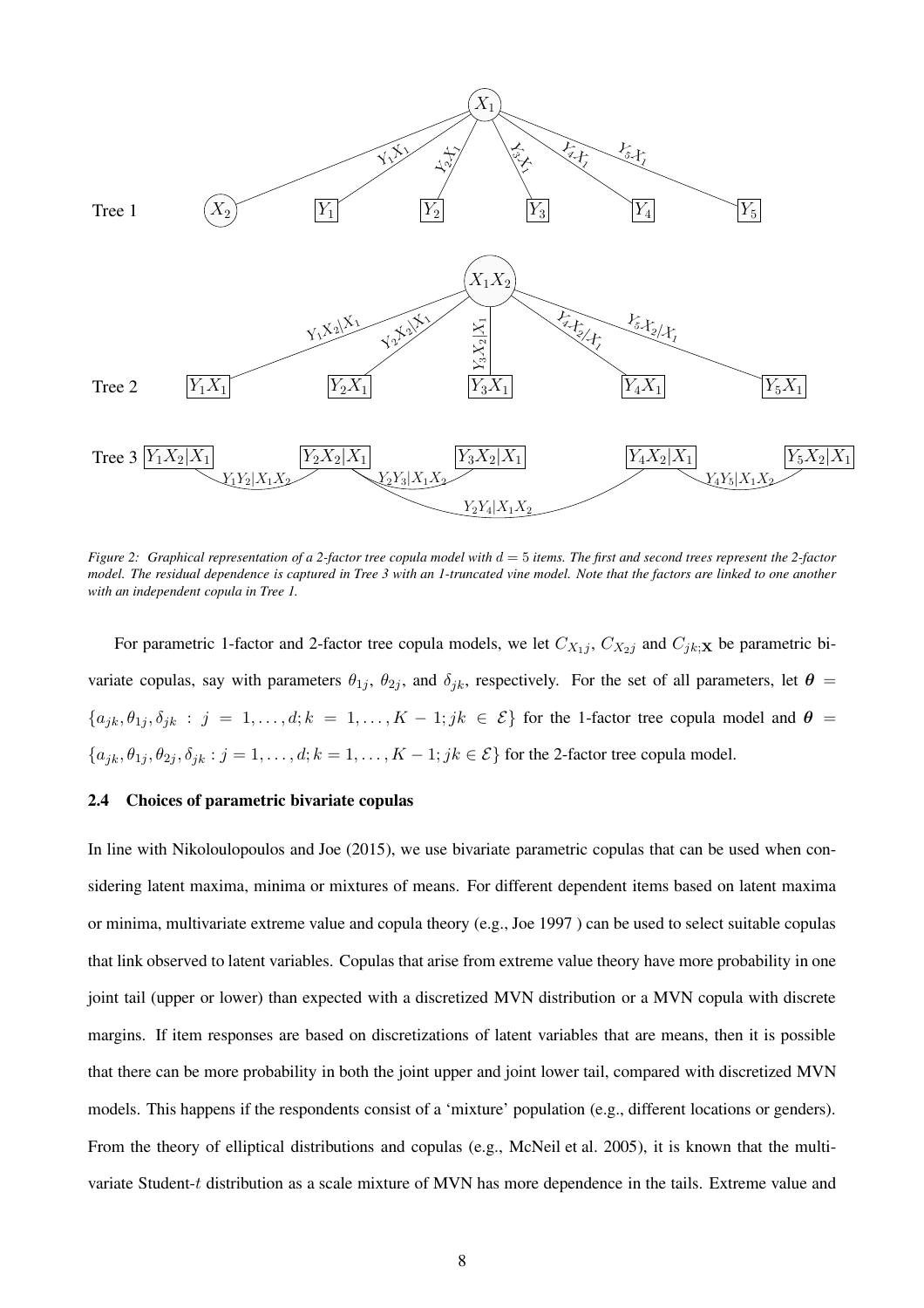elliptical copulas can model item response data that have reflection asymmetric and symmetric dependence, respectively.

A bivariate copula C is reflection symmetric if its density satisfies  $c(u_1, u_2) = c(1 - u_1, 1 - u_2)$  for all  $0 \leq u_1, u_2 \leq 1$ . Otherwise, it is reflection asymmetric often with more probability in the joint upper tail or joint lower tail. Upper tail dependence means that  $c(1 - u, 1 - u) = O(u^{-1})$  as  $u \to 0$  and lower tail dependence means that  $c(u, u) = O(u^{-1})$  as  $u \to 0$ . If  $(U_1, U_2) \sim C$  for a bivariate copula C, then  $(1 - U_1, 1 - U_2) \sim \widehat{C}$ , where  $\hat{C}(u_1, u_2) = u_1 + u_2 - 1 + C(1 - u_1, 1 - u_2)$  is the survival or reflected copula of C; this "reflection" of each uniform  $U(0, 1)$  random variable about  $1/2$  changes the direction of tail asymmetry. Choices of copulas with upper or lower tail dependence are better if the items have more probability in joint lower or upper tail than would be expected with the BVN copula. This can be shown with summaries of polychoric correlations in the upper and lower joint tail [\(Kadhem and Nikoloulopoulos](#page-24-8), [2021b](#page-24-8)).

After briefly providing definitions of tail dependence and reflection symmetry/asymmetry we provide below the bivariate copula choices we consider:

• The elliptical bivariate normal (BVN) copula with cdf

$$
C(u_1, u_2; \theta) = \Phi_2\Big(\Phi^{-1}(u_1; \nu), \Phi^{-1}(u_2; \nu); \theta\Big), \quad -1 \le \theta \le 1,
$$

where  $\Phi$  is the univariate standard normal cdf and and  $\Phi_2$  is the cdf of a BVN distribution with correlation parameter  $\theta$ . A model with BVN copulas has latent (ordinal) variables that can be considered as (discretized) means and and there is less probability in both the joint upper and joint lower tail as the BVN copula has reflection symmetry and tail independence.

• The extreme value Gumbel copula with cdf

$$
C(u_1, u_2; \theta) = \exp \left[ - \left\{ (-\log u_1)^{\theta} + (-\log u_2)^{\theta} \right\}^{1/\theta} \right], \quad \theta \ge 1.
$$

A model with bivariate Gumbel copulas has latent (ordinal) variables that can be considered as (discretized) maxima and there is more probability in the joint upper tail as the Gumbel copula has reflection asymmetry and upper tail dependence.

• The survival Gumbel (s.Gumbel) copula with cdf

$$
C(u_1, u_2; \theta) = u_1 + u_2 - 1 + \exp\left[-\left\{(-\log(1 - u_1))^\theta + (-\log(1 - u_2))^\theta\right\}^{1/\theta}\right], \quad \theta \ge 1.
$$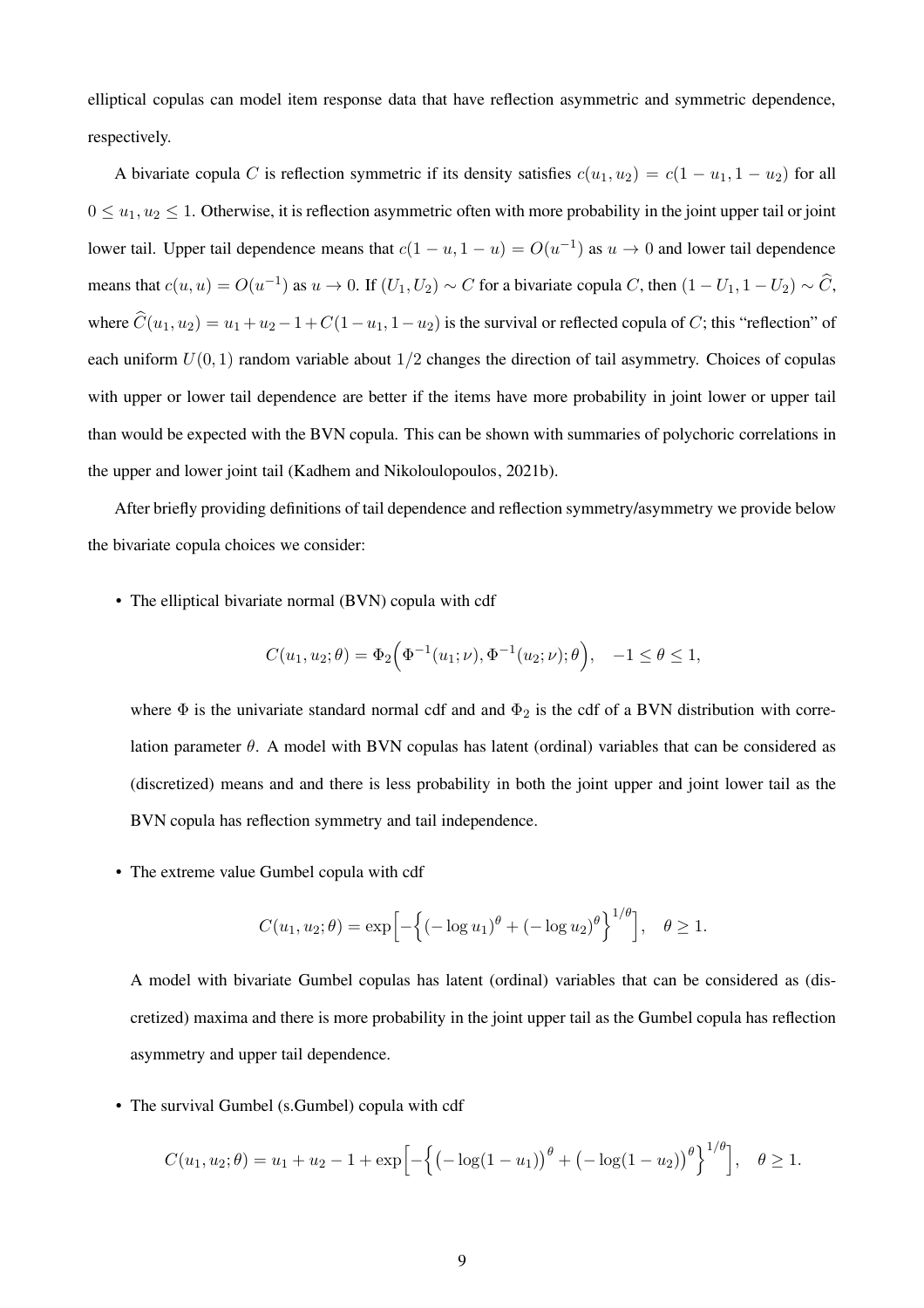A model with bivariate s.Gumbel copulas has latent (ordinal) variables that can be considered as (discretized) minima and there is more probability in the joint lower tail as the s.Gumbel copula has reflection asymmetry and lower tail dependence.

• The elliptical bivariate  $t_{\nu}$  copula with cdf

$$
C(u_1, u_2; \theta) = \mathcal{T}_2\Big(\mathcal{T}^{-1}(u_1; \nu), \mathcal{T}^{-1}(u_2; \nu); \theta, \nu\Big), \quad -1 \le \theta \le 1,
$$

where  $\mathcal{T}(\cdot;\nu)$  is the univariate Student-t cdf with (non-integer)  $\nu$  degrees of freedom, and  $\mathcal{T}_2$  is the cdf of a bivariate Student-t distribution with  $\nu$  degrees of freedom and correlation parameter  $\theta$ . A model with bivariate  $t_{\nu}$  copulas has latent (ordinal) variables that can be considered as mixtures of (discretized) means, since the bivariate Student- $t$  distribution arises as a scale mixture of bivariate normals. A small value of  $\nu$ , such as  $1 \leq \nu \leq 5$ , leads to a model with more probabilities in the joint upper and joint lower tails compared with the BVN copula as the  $t<sub>\nu</sub>$  copula has reflection symmetric upper and lower tail dependence.

For the residual part of the model in addition to the aforementioned bivariate parametric copulas for computational improvements we can use the Archimedean Frank copula with cdf

$$
C(u_1, u_2; \theta) = -\theta^{-1} \log \left\{ 1 + \frac{(e^{-\theta u_1} - 1)(e^{-\theta u_2} - 1)}{e^{-\theta} - 1} \right\}, \quad \theta \in (-\infty, \infty) \setminus \{0\},\
$$

reflection symmetry and tail independence. Its tail independence is not a distributional concern about the tail dependence/asymmetry between the items due to the main result in [\(Joe et al.](#page-24-4), [2010](#page-24-4)): for all the bivariate margins to have more probability in the joint lower or upper tail, it only suffices that the bivariate copulas in the first trees (factor part) to have upper/lower tail dependence and is not necessary for the bivariate copulas in the higher trees (residual part) to have tail dependence. For discrete data, such as item response, the Frank copula has the same tail behaviour with the BVN copula but provides simplified computations as it has a closed from cdf and thus it can preferred over the BVN copula for the residual part of the model that involves finite differences of bivariate copula cdfs.

## <span id="page-9-0"></span>3 Estimation

With sample size n and data  $y_1, \ldots, y_n$ , the joint log-likelihood of the factor tree copula models is

<span id="page-9-1"></span>
$$
\ell(\boldsymbol{\theta}; \mathbf{y}_1, \dots, \mathbf{y}_n) = \sum_{i=1}^n \log \pi_d(\mathbf{y}_i; \boldsymbol{\theta}),
$$
\n(9)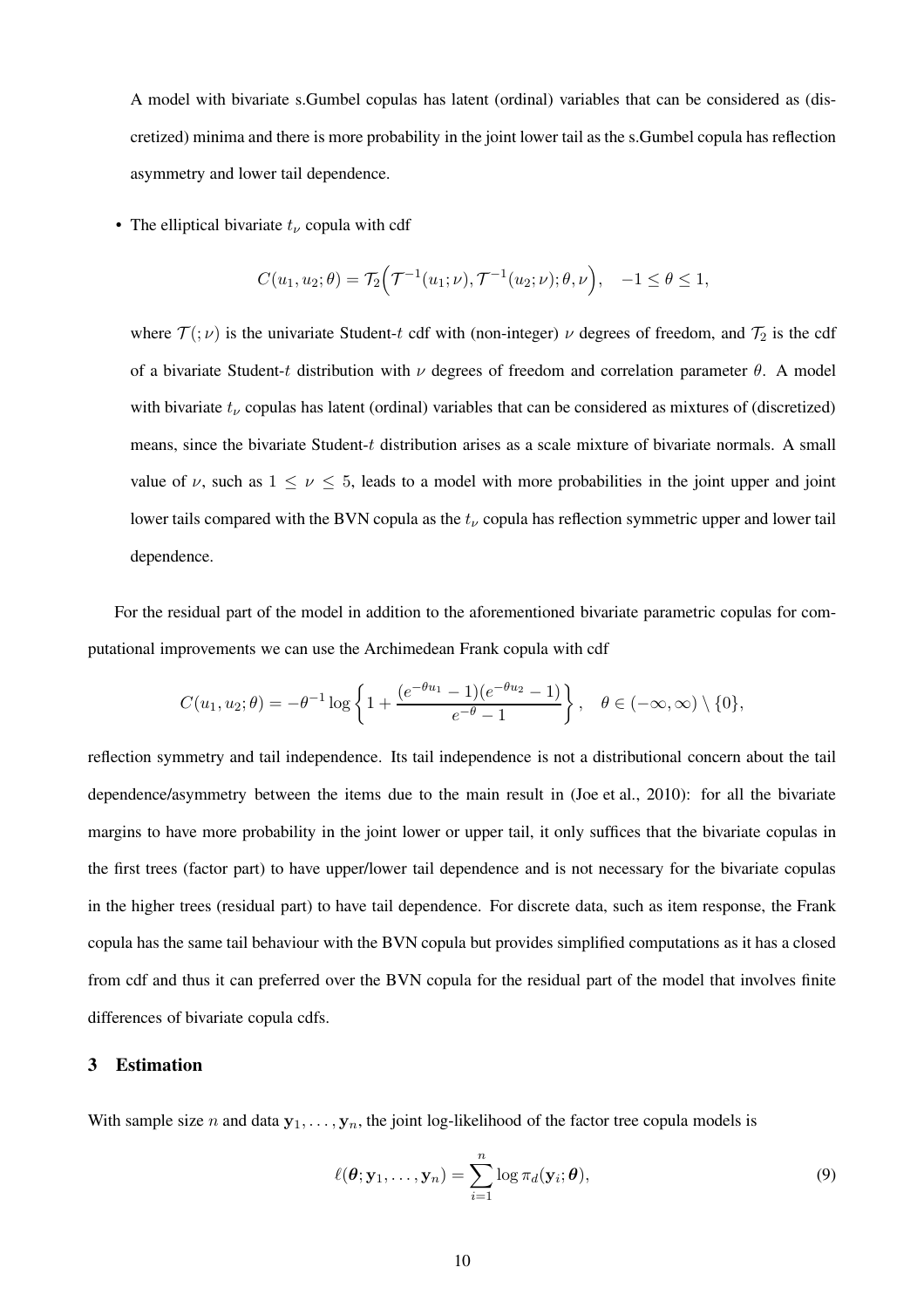with  $\pi_d(y)$  as defined in [\(7\)](#page-5-1) and [\(8\)](#page-6-1) for the 1-factor and 2-factor tree copula model, respectively. Maximization of [\(9\)](#page-9-1) is numerically possible but time-consuming for large  $d$  because of many univariate cutpoints and dependence parameters. Hence, we approach estimation using the two-step IFM method proposed by [Joe \(2005\)](#page-24-9) that can efficiently, in the sense of computing time and asymptotic variance, estimate the model parameters.

In the first step, the cutpoints are estimated using the univariate sample proportions. The univariate cutpoints for the jth item are estimated as  $\hat{a}_{j,k} = \sum_{y=0}^{k} p_{j,y}$ , where  $p_{j,y}$ ,  $y = 0, \ldots, K-1$  for  $j = 1, \ldots, d$  are the univariate sample proportions. In the second step of the IFM method, the joint log-likelihood in [\(9\)](#page-9-1) is maximized over the copula parameters with the cutpoints fixed as estimated at the first step. The estimated copula parameters can be obtained by using a quasi-Newton [\(Nash, 1990](#page-24-10)) method applied to the logarithm of the joint likelihood.

For the 1-factor tree copula model, numerical evaluation of the joint pmf can be achieved with the following steps:

- 1. Calculate Gauss-Legendre quadrature [\(Stroud and Secrest, 1966](#page-25-8)) points  $\{x_q : q = 1, \ldots, n_q\}$  and weights  $\{w_q : q = 1, \ldots, n_q\}$  in terms of standard uniform.
- 2. Numerically evaluate the joint pmf in [\(7\)](#page-5-1) via the following approximation:

$$
\sum_{q=1}^{n_q} w_q \prod_{j=1}^d f_j(y_j|x_q) \prod_{[jk] \in \mathcal{E}} \frac{f_{jk|X_1}(y_j, y_k|x_q)}{f_{j|X}(y_j|x_q)f_{k|X}(y_k|x_q)}.
$$

For the 2-factor tree copula model, numerical evaluation of the joint pmf can be achieved with the following steps:

- 1. Calculate Gauss-Legendre quadrature [\(Stroud and Secrest](#page-25-8), [1966\)](#page-25-8) points  $\{x_{q_1} : q_1 = 1, \ldots, n_q\}$  and  ${x_{q_2} : q_2 = 1, \ldots, n_q}$  and weights  ${w_{q_1} : q_1 = 1, \ldots, n_q}$  and  ${w_{q_2} : q_2 = 1, \ldots, n_q}$  in terms of standard uniform.
- 2. Numerically evaluate the joint pmf in [\(8\)](#page-6-1) via the following approximation in a double sum:

$$
\sum_{q_1=1}^{n_q} \sum_{q_2=1}^{n_q} w_{q_1} w_{q_2} \prod_{j=1}^d f_{X_2j|X_1}(x_{q_2}, y_j|x_{q_1}) \prod_{[jk]\in \mathcal{E}} \frac{f_{jk|X_1X_2}(y_j, y_k|x_{q_1}, x_{q_2})}{f_{X_2j|X_1}(x_{q_2}, y_j|x_{q_1}) f_{X_2k|X_1}(x_{q_2}, y_k|x_{q_1})}.
$$

With Gauss-Legendre quadrature, the same nodes and weights are used for different functions; this helps in yielding smooth numerical derivatives for numerical optimization via quasi-Newton. Our comparisons show that  $n_q = 15$  quadrature points are adequate with good precision.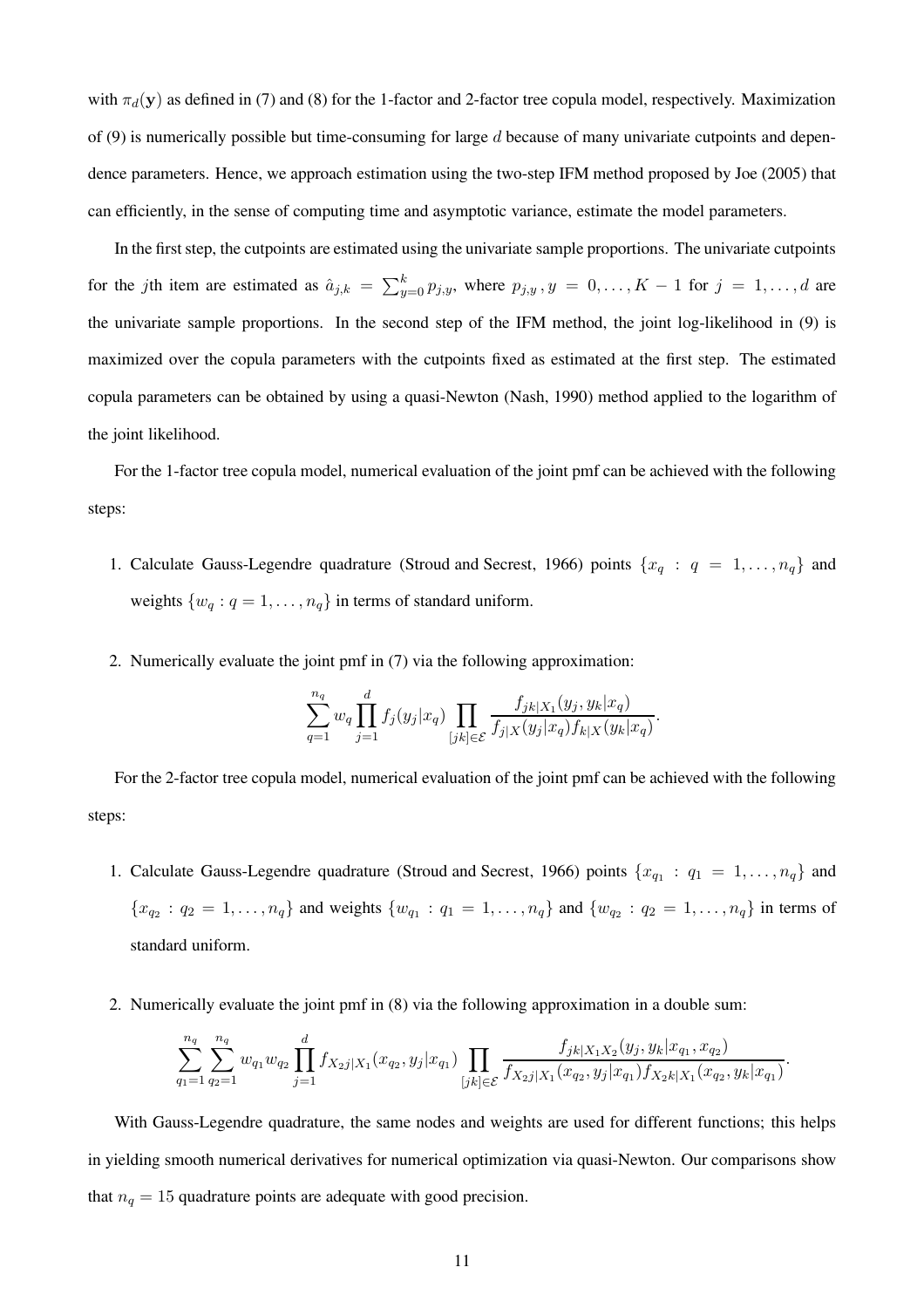## <span id="page-11-0"></span>4 Model selection

In this section we will discuss model selection strategies for the factor tree copula models. Section [4.1](#page-11-1) proposes vine tree structure selection methods for the residual part of the model that assume the factor tree copula models are constructed with bivariate normal (BVN) copulas. Section [4.2](#page-12-0) proposes a heuristic algorithm that sequentially selects suitable bivariate copulas to account for any tail dependence/asymmetry as in [Kadhem and Nikoloulopoulos \(2021a](#page-24-11)[,b](#page-24-8)).

#### <span id="page-11-1"></span>4.1 1-truncated vine tree structure selection

We propose two selection algorithms to choose the 1-truncated vine tree structure  $\mathcal E$  for the residual part of the model, namely the polychoric and partial selection algorithms. Before that, we provide the necessary tools to form the aforementioned algorithms. These are the estimated polychoric correlations [\(Olsson](#page-25-9), [1979](#page-25-9)), correlations between each of the items and the first factor and partial correlations between each of the items and the second factor given the first factor [\(Nikoloulopoulos and Joe](#page-25-3), [2015](#page-25-3)).

The sample polychoric correlation for all possible pairs of items can be estimated as

$$
\hat{\rho}_{jk} = \operatorname{argmax}_{\rho} \sum_{i=1}^{n} \log \Big( \Phi_2(\alpha_{j,y_{ij}+1}, \alpha_{k,y_{ik}+1}; \rho) - \Phi_2(\alpha_{j,y_{ij}+1}, \alpha_{k,y_{ik}}; \rho) -
$$

$$
\Phi_2(\alpha_{j,y_{ij}}, \alpha_{k,y_{ik}+1}; \rho) + \Phi_2(\alpha_{j,y_{ij}}, \alpha_{k,y_{ik}}; \rho) \Big), \quad 1 \le j < k \le d,
$$

where  $\Phi_2(\cdot, \cdot; \rho)$  is the BVN cdf with correlation parameter  $\rho$ .

When all the bivariate copulas are BVN the  $p$ -factor copula model is the same as the discretized MVN model with a p-factor correlation matrix, also known as the p-dimensional normal ogive model (Jöreskog and Moustaki, [2001](#page-24-12)). The 1-factor copula model in (3) is the same as the variant of Samejima's (1969) graded response IRT model, known as normal ogive model [\(McDonald](#page-24-13), [1997](#page-24-13)) with a 1-factor correlation matrix  $R = (r_{jk})$  with  $r_{jk} = \theta_{1j}\theta_{1k}$  for  $j \neq k$ . The 2-factor model in (5) is the same as the bidimensional (2-factor) normal ogive model with a 2-factor correlation matrix  $R = (r_{jk})$  with  $r_{jk} = \theta_{1j}\theta_{1k} + \theta_{2j}\theta_{2k}[(1-\theta_{1j}^2)(1-\theta_{1k}^2)]^{1/2}$  for  $j \neq k$ . The parameter  $\theta_{1j}$  of  $C_{X_1j}$  is the correlation of the underlying normal variable  $Z_j$  of  $Y_j$  with  $Z_{01} = \Phi^{-1}(X_1)$ , and the parameter  $\theta_{2j}$  of  $C_{X_2j}$  is the partial correlation between  $Z_j$  and  $Z_{02} = \Phi^{-1}(X_1)$  given  $Z_{01}$ .

Subsequently, for all possible pair of items we can estimate the partial correlations between  $Z_j$  and  $Z_k$ given  $Z_{01}$  and the partial correlations between  $Z_i$  and  $Z_k$  given  $Z_{01}$ ,  $Z_{02}$  via the relations

$$
\hat{\rho}_{jk;Z_{01}} = \frac{\hat{\rho}_{jk} - \hat{\theta}_{1j}\hat{\theta}_{1k}}{\sqrt{(1-\hat{\theta}_{1j}^2)(1-\hat{\theta}_{1k}^2)}} \quad \text{and} \quad \hat{\rho}_{jk;Z_{01},Z_{02}} = \frac{\hat{\rho}_{jk;Z_{01}} - \hat{\theta}_{2j}\hat{\theta}_{2k}}{\sqrt{(1-\hat{\theta}_{2j}^2)(1-\hat{\theta}_{2k}^2)}},
$$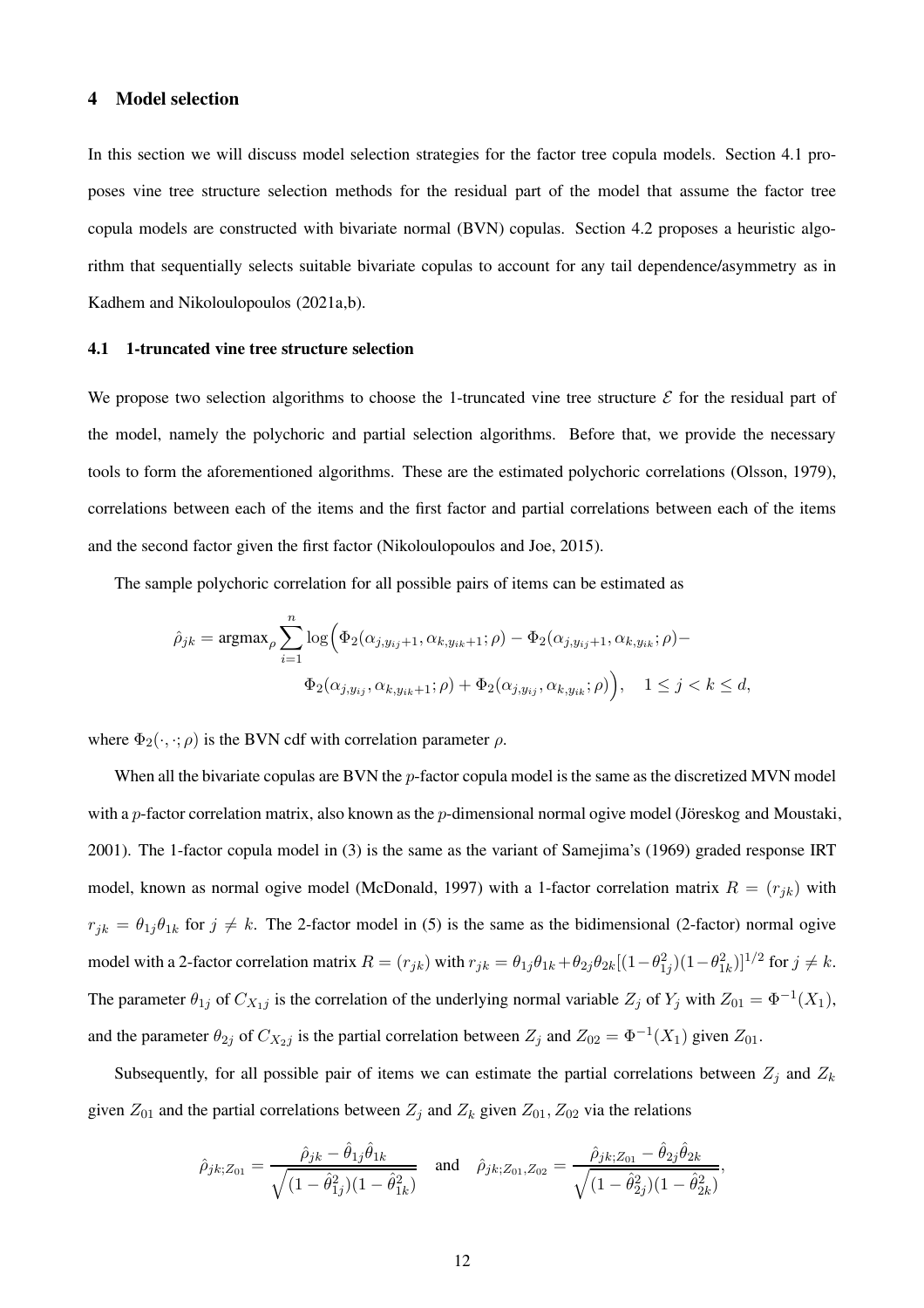respectively, where  $\hat\theta_{1j},\hat\theta_{1k}$  are the estimated unidimensional normal ogive model's parameters and  $\hat\theta_{1j},\hat\theta_{1k},\hat\theta_{2j},\hat\theta_{2k}$ are the estimated bidimensional normal ogive model's parameters.

The polychoric and partial correlation algorithms select the best vine tree using the minimum spanning tree algorithm [\(Prim, 1957](#page-25-10)). The former algorithm selects the edges  $\mathcal E$  of the tree that minimize the sum of the weights  $\log(1-\hat{\rho}_{jk}^2)$ , while the latter algorithm the sum of the weights  $\log(1-\hat{\rho}_{jk;Z_{01}}^2)$  for the 1-factor tree copula model and  $\log(1 - \hat{\rho}_{jk;Z_{01},Z_{02}}^2)$  for the 2-factor tree copula model.

## <span id="page-12-0"></span>4.2 Bivariate copula selection

We propose a heuristic method that selects appropriate bivariate copulas for the proposed models. It starts with an initial assumption that all bivariate copulas are BVN and independent copulas in the factor and 1-truncated vine copula model, respectively. Then sequentially suitable copulas with lower or upper tail dependence are assigned where necessary to account for more probability in one or both joint tails. For ease of interpretation, we do not mix Gumbel, s.Gumbel,  $t_{\nu}$  and BVN for a single tree of the model; e.g., for the 2-factor tree copula model we allow three different copula families, one for the first factor, one for the second factor and one for the 1-truncated vine (residual dependence part of the model).

The selection algorithm involves the following steps:

- 1. Start with a factor tree copula model with BVN and independent copulas in the factor and 1-truncated vine copula parts of the model, respectively.
- 2. Factor part
	- (a) Factor 1
		- i. Fit all the possible models, iterating over all the bivariate copula candidates that link each of the items to  $X_1$ .
		- ii. Select the bivariate copula that corresponds to the highest log-likelihood.
		- iii. Replace the BVN with the selected bivariate copula that links each of the items to  $X_1$ .
	- (b) Factor 2
		- i. Fit all the possible models, iterating over all the copula candidates that link each of the items to  $X_2$ .
		- ii. Select the bivariate copula that corresponds to the highest log-likelihood.
		- iii. Replace BVN with the selected bivariate copula that links each of the items to  $X_2$ .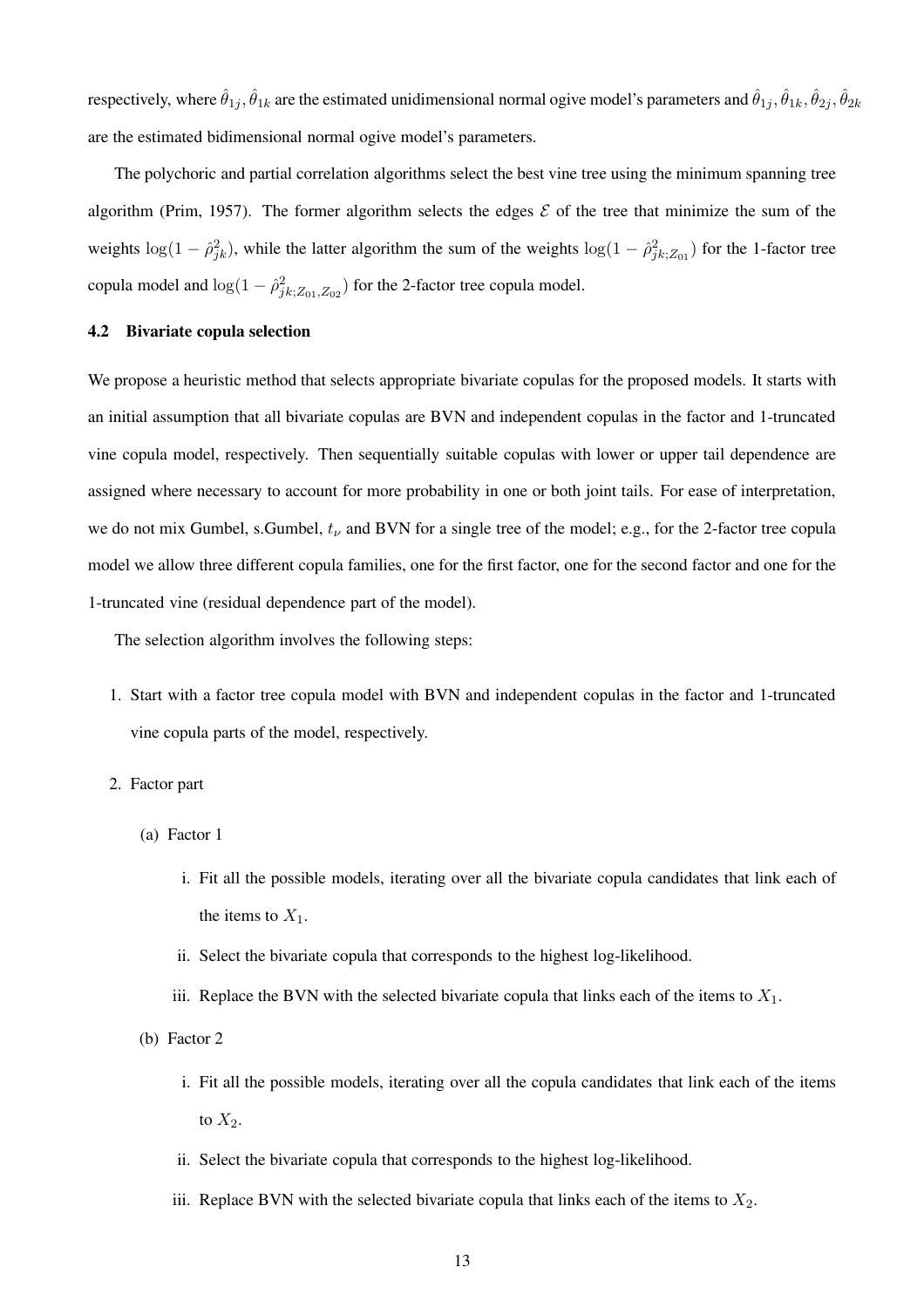- 3. 1-truncated vine part
	- (a) Select the best 1-truncated vine tree structure  $\mathcal E$  using both the polychoric and partial selection algorithms proposed in Subsection [4.1.](#page-11-1)
	- (b) Fit all the possible models, iterating over all the bivariate copula candidates that link the pairs of items  $\in \mathcal{E}$  given the factors.
	- (c) Select the bivariate copula that corresponds to the highest log-likelihood.
	- (d) Replace the independence copula with the selected bivariate copula that links each pair of items  $\in \mathcal{E}$  given the factors.

## <span id="page-13-0"></span>5 Simulations

An extensive simulation study is conducted to assess the (a) efficiency of the proposed estimation method and (b) reliability of using the model selection algorithms to select the correct 1-truncated vine tree structure for the residual dependence part of the model. We randomly generated 1,000 datasets with sample size  $n = 500$ and  $d = \{8, 16, 24\}$  items with  $K = 5$  equally weighted categories from an 1-factor and 2-factor tree copula models with Gumbel copulas. The items in the last tree are either serially connected in ascending order with an 1-truncated drawable vine or randomly connected with a 1-truncated regular vine. Note in passing that the drawable vine is a boundary regular vine case.

We set the copula parameters in Kendall's  $\tau$  scale, i.e.,  $\tau(\theta_{1j}, j = 1, \ldots, d) = \{0.70, \ldots, 0.40\}$  and  $\tau(\theta_{2j}, j = 1, \ldots, d) = \{0.55, \ldots, 0.25\}$  for the factor copula parts of the models and  $\tau(\delta_{jk}, jk \in \mathcal{E}) =$  $\{0.55,\ldots,0.25\}$  and  $\tau(\delta_{jk}, jk \in \mathcal{E}) = \{0.40,\ldots,0.10\}$  for the 1-truncated vine copula part of the model for the 1-factor and 2-factor tree copula model, respectively. The  $\tau$ 's as above form equally spaced sequences and are strictly increasing functions of the true (simulated) Gumbel copula parameters, viz.

<span id="page-13-1"></span>
$$
\tau(\theta) = 1 - \theta^{-1}.\tag{10}
$$

Table [1](#page-14-0) and Table [2](#page-15-0) present the resulting biases, standard deviations (SD) and root mean square errors (RMSE), scaled by n, from the simulations of the 1-factor and 2-factor tree copula models with Gumbel copulas, respectively and an 1-truncated drawable vine residual dependence structure. The results indicate that the proposed approximation method is efficient for estimating the factor tree copula models and the efficiency improves as the dimension increases.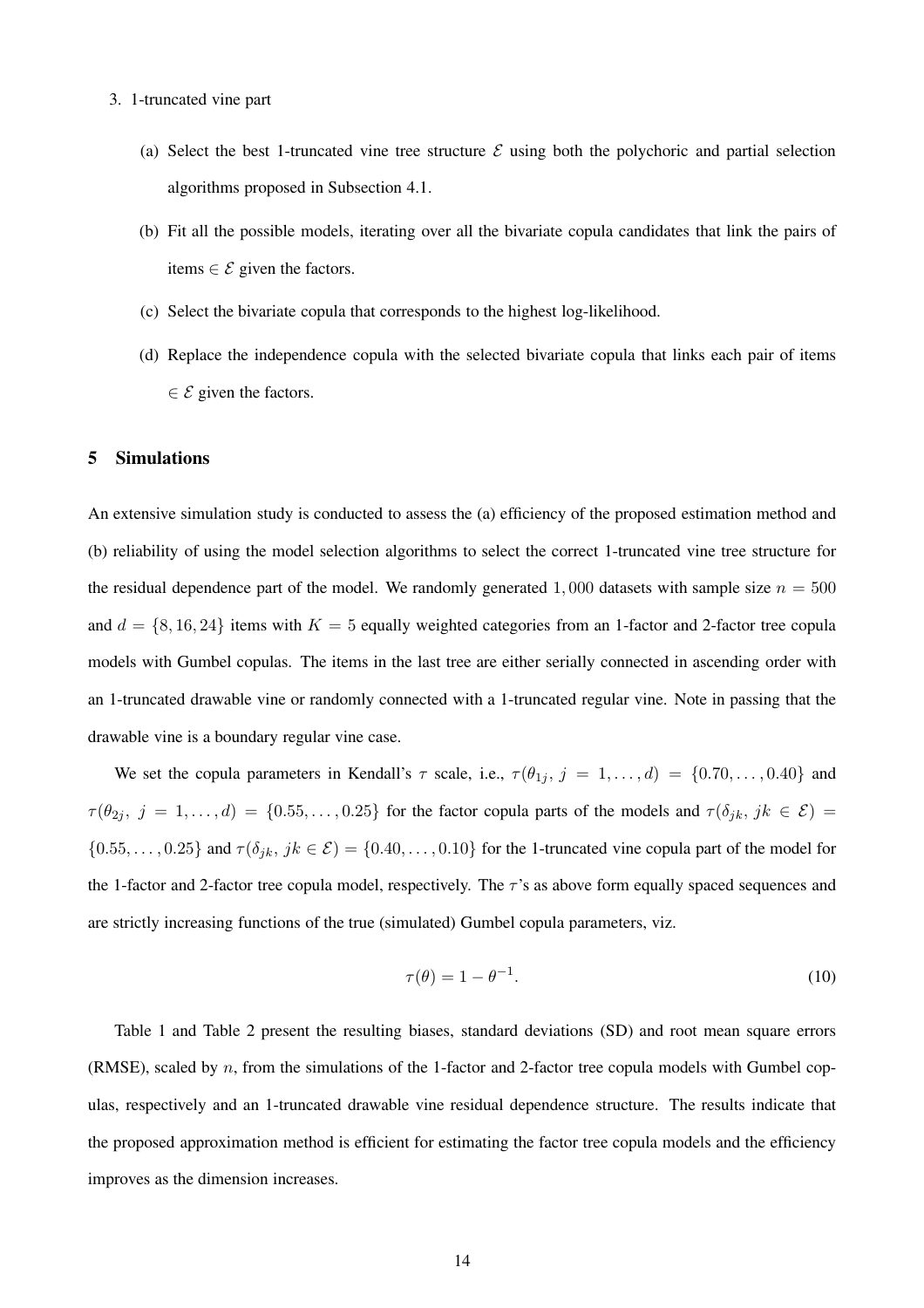| $d=8$                    |                                             | 1st tree (1-factor copula) |                           |                           |                            |                            |                           |                           |                           |                           |                           |                                             |                           |                           |                            |                            |                           | 2nd tree (1-truncated drawable vine copula) |                           |                           |                           |                           |                           |                           |
|--------------------------|---------------------------------------------|----------------------------|---------------------------|---------------------------|----------------------------|----------------------------|---------------------------|---------------------------|---------------------------|---------------------------|---------------------------|---------------------------------------------|---------------------------|---------------------------|----------------------------|----------------------------|---------------------------|---------------------------------------------|---------------------------|---------------------------|---------------------------|---------------------------|---------------------------|---------------------------|
| $\tau$                   |                                             | 0.70                       | 0.66                      |                           | 0.61                       | 0.57                       |                           | 0.53                      | 0.49                      |                           | 0.44                      | 0.40                                        |                           |                           | 0.40                       | 0.35                       |                           | 0.30                                        | 0.25                      |                           | 0.20                      | 0.15                      |                           | 0.10                      |
| nBias<br>nSD<br>$n$ RMSE |                                             | 6.19<br>20.48<br>21.40     | 5.83<br>21.24<br>22.03    |                           | 8.34<br>19.05<br>20.80     | 7.30<br>17.56<br>19.01     |                           | 4.13<br>16.43<br>16.94    | $-0.46$<br>16.56<br>16.57 | $-2.47$                   | 15.79<br>15.98            | $-2.77$<br>16.05<br>16.29                   |                           |                           | $-14.23$<br>44.97<br>47.17 | $-16.11$<br>33.61<br>37.27 |                           | $-15.79$<br>28.66<br>32.72                  | $-9.90$<br>25.17<br>27.05 |                           | $-2.86$<br>21.68<br>21.87 | 1.19<br>19.87<br>19.91    |                           | 1.42<br>18.54<br>18.60    |
| $d=16$                   |                                             |                            |                           |                           |                            |                            |                           |                           |                           |                           |                           | 1st tree (1-factor copula)                  |                           |                           |                            |                            |                           |                                             |                           |                           |                           |                           |                           |                           |
| $\tau$                   |                                             | 0.70                       | 0.68                      |                           | 0.66                       | 0.64                       |                           | 0.62                      | 0.60                      |                           | 0.58                      | 0.56                                        | 0.54                      |                           | 0.52                       | 0.50                       |                           | 0.48                                        | 0.46                      |                           | 0.44                      | 0.42                      |                           | 0.40                      |
| $n$ Bias<br>nSD<br>nRMSE |                                             | 2.76<br>10.89<br>11.23     | 3.43<br>11.31<br>11.81    |                           | 5.22<br>11.85<br>12.95     | 6.18<br>11.94<br>13.45     |                           | 6.02<br>12.08<br>13.49    | 4.66<br>11.91<br>12.79    |                           | 2.96<br>12.35<br>12.70    | 2.19<br>12.45<br>12.64                      | 0.79<br>12.65<br>12.68    |                           | 0.20<br>13.26<br>13.26     | 0.05<br>12.96<br>12.96     |                           | $-1.43$<br>13.66<br>13.74                   | $-1.74$<br>13.66<br>13.77 |                           | $-1.02$<br>14.51<br>14.55 | $-1.80$<br>14.55<br>14.66 |                           | $-0.93$<br>14.19<br>14.22 |
|                          | 2nd tree (1-truncated drawable vine copula) |                            |                           |                           |                            |                            |                           |                           |                           |                           |                           |                                             |                           |                           |                            |                            |                           |                                             |                           |                           |                           |                           |                           |                           |
| $\tau$                   |                                             | 0.40                       | 0.38                      |                           | 0.36                       | 0.34                       |                           | 0.31                      | 0.29                      |                           | 0.27                      | 0.25                                        | 0.23                      |                           | 0.21                       | 0.19                       |                           | 0.16                                        | 0.14                      |                           | 0.12                      | 0.10                      |                           |                           |
| nBias<br>nSD<br>$n$ RMSE |                                             | $-6.55$<br>22.62<br>23.55  | $-9.58$<br>22.71<br>24.65 |                           | $-12.27$<br>21.92<br>25.12 | $-11.32$<br>20.66<br>23.56 |                           | $-9.85$<br>19.36<br>21.72 | $-6.42$<br>18.59<br>19.67 | $-4.51$<br>18.95          | 19.48                     | $-2.46$<br>18.22<br>18.39                   | $-1.01$<br>17.92<br>17.95 |                           | 0.46<br>18.02<br>18.02     | 0.70<br>17.21<br>17.22     |                           | 1.35<br>17.20<br>17.25                      | 1.96<br>16.79<br>16.90    |                           | 1.17<br>16.91<br>16.95    | 1.59<br>16.62<br>16.70    |                           |                           |
| $d=24$                   |                                             |                            |                           |                           |                            |                            |                           |                           |                           |                           |                           | 1st tree (1-factor copula)                  |                           |                           |                            |                            |                           |                                             |                           |                           |                           |                           |                           |                           |
| $\tau$                   | 0.70                                        | 0.69                       | 0.67                      | 0.66                      | 0.65                       | 0.63                       | 0.62                      | 0.61                      | 0.60                      | 0.58                      | 0.57                      | 0.56                                        | 0.54                      | 0.53                      | 0.52                       | 0.50                       | 0.49                      | 0.48                                        | 0.47                      | 0.45                      | 0.44                      | 0.43                      | 0.41                      | 0.40                      |
| nBias<br>nSD<br>$n$ RMSE | 1.61<br>9.72<br>9.86                        | 1.89<br>10.39<br>10.56     | 3.41<br>10.86<br>11.38    | 4.20<br>11.06<br>11.83    | 4.35<br>11.13<br>11.95     | 3.84<br>10.86<br>11.52     | 3.13<br>11.28<br>11.70    | 2.52<br>11.32<br>11.59    | 2.29<br>11.61<br>11.83    | 1.68<br>11.99<br>12.11    | 1.03<br>11.76<br>11.80    | 0.44<br>11.90<br>11.91                      | $-0.21$<br>12.10<br>12.11 | 0.05<br>12.54<br>12.54    | $-0.53$<br>12.71<br>12.73  | $-0.55$<br>12.70<br>12.71  | $-0.28$<br>12.82<br>12.82 | $-0.05$<br>13.21<br>13.21                   | $-0.12$<br>13.54<br>13.54 | $-0.33$<br>13.43<br>13.43 | $-0.44$<br>13.86<br>13.87 | $-0.12$<br>13.74<br>13.74 | $-0.25$<br>13.57<br>13.58 | $-0.60$<br>13.84<br>13.85 |
|                          |                                             |                            |                           |                           |                            |                            |                           |                           |                           |                           |                           | 2nd tree (1-truncated drawable vine copula) |                           |                           |                            |                            |                           |                                             |                           |                           |                           |                           |                           |                           |
| $\tau$                   | 0.40                                        | 0.39                       | 0.37                      | 0.36                      | 0.35                       | 0.33                       | 0.32                      | 0.30                      | 0.29                      | 0.28                      | 0.26                      | 0.25                                        | 0.24                      | 0.22                      | 0.21                       | 0.20                       | 0.18                      | 0.17                                        | 0.15                      | 0.14                      | 0.13                      | 0.11                      | 0.10                      |                           |
| nBias<br>nSD<br>$n$ RMSE | $-4.29$<br>20.39<br>20.84                   | $-6.22$<br>19.93<br>20.88  | $-7.94$<br>19.75<br>21.28 | $-8.53$<br>19.11<br>20.93 | $-7.72$<br>19.40<br>20.88  | $-6.13$<br>18.36<br>19.36  | $-6.24$<br>18.93<br>19.94 | $-4.19$<br>18.26<br>18.73 | $-2.61$<br>18.15<br>18.33 | $-2.03$<br>18.02<br>18.14 | $-1.33$<br>17.04<br>17.10 | $-0.34$<br>17.40<br>17.41                   | 0.17<br>16.77<br>16.78    | $-0.32$<br>17.03<br>17.04 | 0.59<br>17.64<br>17.65     | $-0.06$<br>16.52<br>16.52  | 0.44<br>17.28<br>17.29    | 1.32<br>16.69<br>16.74                      | 0.74<br>17.22<br>17.24    | 0.60<br>16.72<br>16.73    | 0.46<br>17.12<br>17.13    | 0.04<br>16.88<br>16.88    | 0.73<br>16.79<br>16.80    |                           |

<span id="page-14-0"></span>Table 1: Small sample of size  $n = 500$  simulations (10<sup>3</sup> replications) and  $d = \{8, 16, 24\}$  items with  $K = 5$  equally weighted categories from an 1-factor tree copula model with Gumbel copulas and an<br>I two ated drawshla 1-truncated drawable vine residual dependence structure for  $d = \{8, 16, 24\}$  and resultant biases, root mean square errors (RMSE), and standard deviations (SD), scaled by n, for the IFM estimates.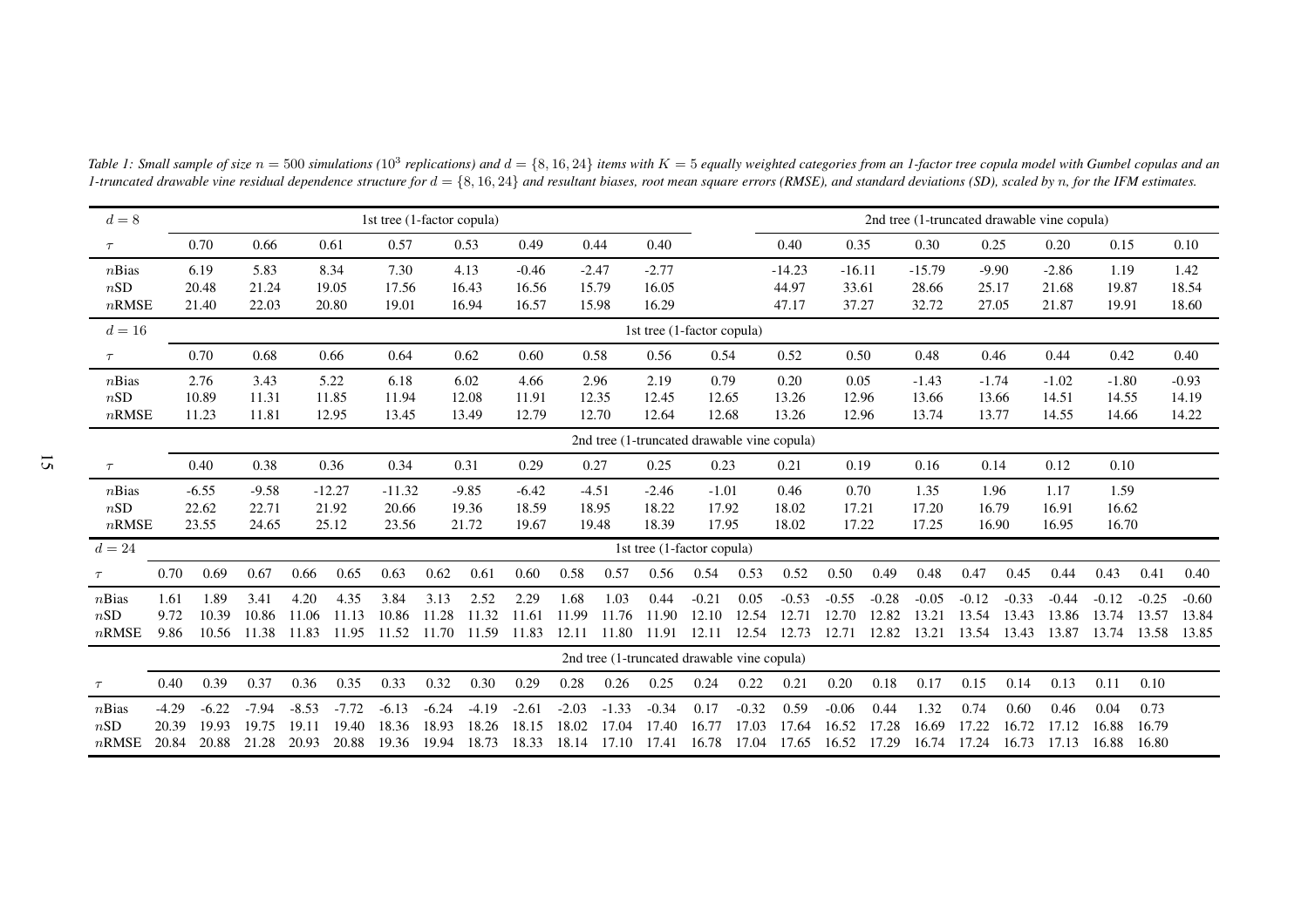| $d=24$   |                                             |         |           |          |         |         |           |         |         |         |         |           |         |          |          |           |         |          |          |          |          |          |          |         |
|----------|---------------------------------------------|---------|-----------|----------|---------|---------|-----------|---------|---------|---------|---------|-----------|---------|----------|----------|-----------|---------|----------|----------|----------|----------|----------|----------|---------|
|          | 1st tree (1st factor of 2-factor copula)    |         |           |          |         |         |           |         |         |         |         |           |         |          |          |           |         |          |          |          |          |          |          |         |
| $\tau$   | 0.70                                        | 0.69    | 0.67      | 0.66     | 0.65    | 0.63    | 0.62      | 0.61    | 0.60    | 0.58    | 0.57    | 0.56      | 0.54    | 0.53     | 0.52     | 0.50      | 0.49    | 0.48     | 0.47     | 0.45     | 0.44     | 0.43     | 0.41     | 0.40    |
| nBias    | $-5.74$                                     | $-3.26$ | $-0.07$   | 2.35     | 3.96    | 4.12    | 3.60      | 3.94    | 4.05    | 3.73    | 4.58    | 4.27      | 3.74    | 4.83     | 4.17     | 5.08      | 4.28    | 4.56     | 5.15     | 4.80     | 4.82     | 4.05     | 4.42     | 2.96    |
| nSD      | 26.55                                       | 26.96   | 27.90     | 27.43    | 25.80   | 24.89   | 25.15     | 24.57   | 23.62   | 23.93   | 23.89   | 23.53     | 23.21   | 23.04    | 22.38    | 23.1<br>5 | 22.39   | 23.75    | 22.93    | 22.04    | 22.38    | 21.99    | 22.7     | 21.74   |
| $n$ RMSE | 27.16                                       | 27.15   | 27.90     | 27.53    | 26.11   | 25.23   | 25.41     | 24.89   | 23.97   | 24.22   | 24.33   | 23.91     | 23.51   | 23.54    | 22.77    | 23.70     | 22.80   | 24.18    | 23.50    | 22.56    | 22.89    | 22.36    | 23.14    | 21.94   |
|          | 2nd tree (2nd factor of 2-factor copula)    |         |           |          |         |         |           |         |         |         |         |           |         |          |          |           |         |          |          |          |          |          |          |         |
| $\tau$   | 0.55                                        | 0.54    | 0.52      | 0.51     | 0.50    | 0.48    | 0.47      | 0.46    | 0.45    | 0.43    | 0.42    | 0.41      | 0.39    | 0.38     | 0.37     | 0.35      | 0.34    | 0.33     | 0.32     | 0.30     | 0.29     | 0.28     | 0.26     | 0.25    |
| nBias    | 4.31                                        | 1.24    | 2.81      | 0.39     | $-0.58$ | $-1.81$ | $-2.58$   | $-3.06$ | $-6.03$ | $-6.58$ | $-8.23$ | $-9.13$   | $-9.58$ | $-12.73$ | $-13.14$ | $-11.90$  | $-9.67$ | $-10.48$ | $-12.89$ | $-11.57$ | $-11.57$ | $-12.77$ | $-11.14$ | $-8.04$ |
| nSD      | 40.65                                       | 41.80   | 42.93     | 45.05    | 16      | 42.69   | .67<br>41 | 40.68   | 40.38   | 41.00   | 41.35   | 39.73     | 41.24   | 41.35    | 40.48    | 40.60     | 41.84   | 42.41    | 40.90    | 38.62    | 40.15    | 37.78    | 39.96    | 38.41   |
| $n$ RMSE | 40.88                                       | 41.82   | 43.02     | 45.05    | 43.17   | 42.73   | 41.75     | 40.79   | 40.83   | 41.52   | 42.16   | 40.76     | 42.34   | 43.27    | 42.56    | 42.31     | 42.94   | 43.68    | 42.88    | 40.31    | 41.78    | 39.88    | 41.49    | 39.25   |
|          | 3rd tree (1-truncated drawable vine copula) |         |           |          |         |         |           |         |         |         |         |           |         |          |          |           |         |          |          |          |          |          |          |         |
| $\tau$   | 0.40                                        | 0.39    | 0.37      | 0.36     | 0.35    | 0.33    | 0.32      | 0.30    | 0.29    | 0.28    | 0.26    | 0.25      | 0.24    | 0.22     | 0.21     | 0.20      | 0.18    | 0.17     | 0.15     | 0.14     | 0.13     | 0.11     | 0.10     |         |
| nBias    | 0.10                                        | $-4.49$ | $-9.56$   | $-10.74$ | $-9.52$ | $-9.21$ | $-6.47$   | $-4.90$ | $-2.94$ | $-3.25$ | $-0.50$ | $-0.21$   | 0.85    | 1.52     | 2.04     | 0.34      | l.66    | 1.66     | 1.76     | 2.45     | 2.02     | 2.29     | 2.25     |         |
| nSD      | 32.64                                       | 35.     | 31<br>.46 | 28.61    | 74      | 24.35   | 24.49     | 22.53   | 25.08   | 23.54   | 22.79   | 20<br>.38 | 21.06   | 20.56    | 20.37    | 22.01     | 20.16   | 20.08    | 19.14    | 19.56    | 18.21    | 18.1     | 18.33    |         |
| $n$ RMSE | 32.64                                       | 35.46   | 32.88     | 30.56    | 29.33   | 26.03   | 25.33     | 23.06   | 25.25   | 23.76   | 22.80   | 20.38     | 21.07   | 20.61    | 20.48    | 22.01     | 20.23   | 20.15    | 19.22    | 19.71    | 18.33    | 18.25    | 18.47    |         |

<span id="page-15-0"></span>Table 2: Small sample of size n = 500 simulations (10<sup>3</sup> replications) and d = 24 items with K = 5 equally weighted categories from a 2-factor tree copula model with Gumbel copulas and an 1-truncated<br>drawable vine residual

16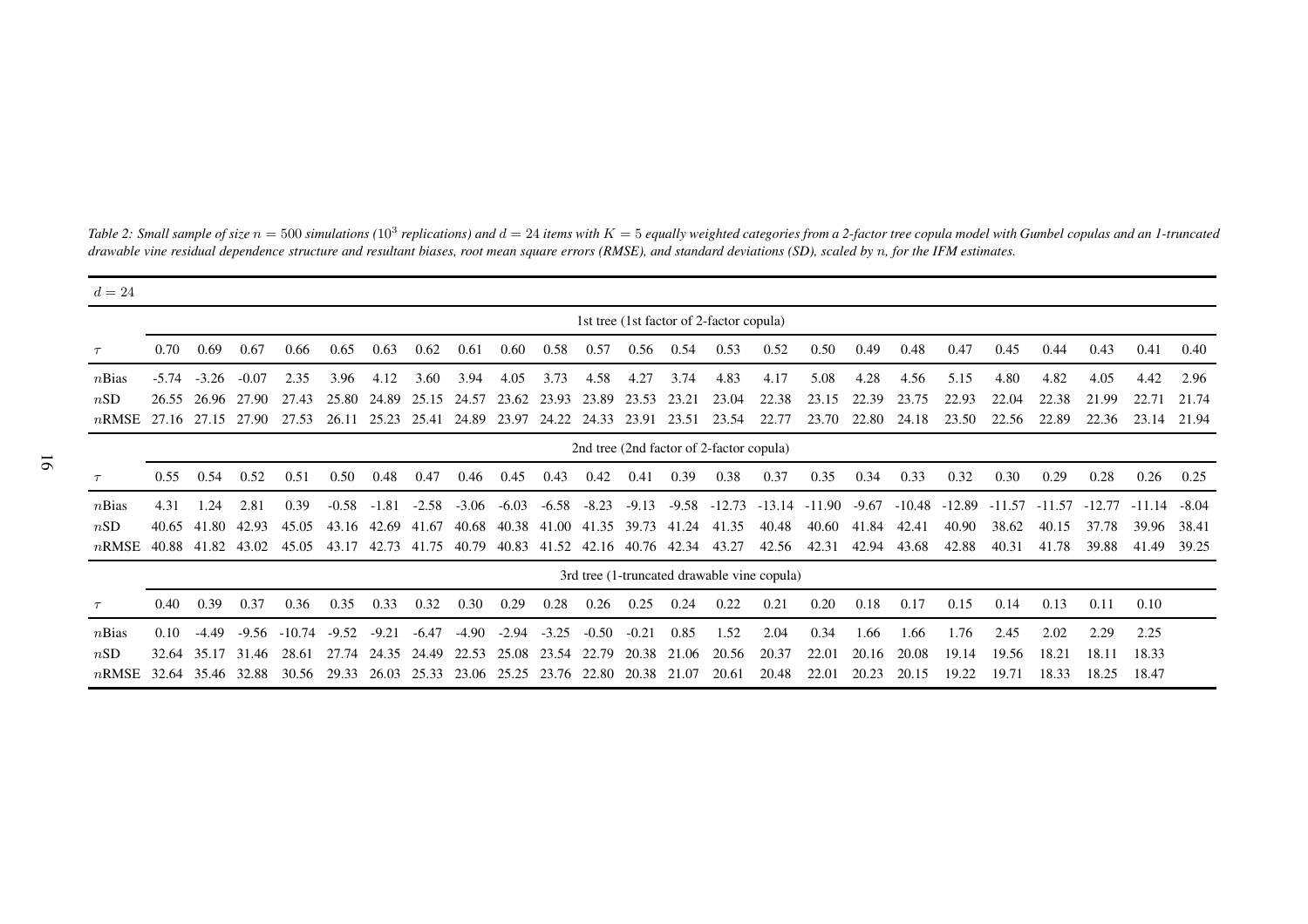Figure 3: Small sample of size  $n = 500$  simulations (10<sup>3</sup> replications) and  $d = \{8, 16, 24\}$  items with  $K = 5$  equally weighted categories from 1-factor and 2-factor tree copula models with Gumbel copulas and an 1-truncated drawable/regular vine residual dependence structure and resultant number of times a pair of items is correctly selected as an edge for each of the edges of the 1-truncated drawable and regular vine copula for both the partial and polychoric selection algorithms.

<span id="page-16-0"></span>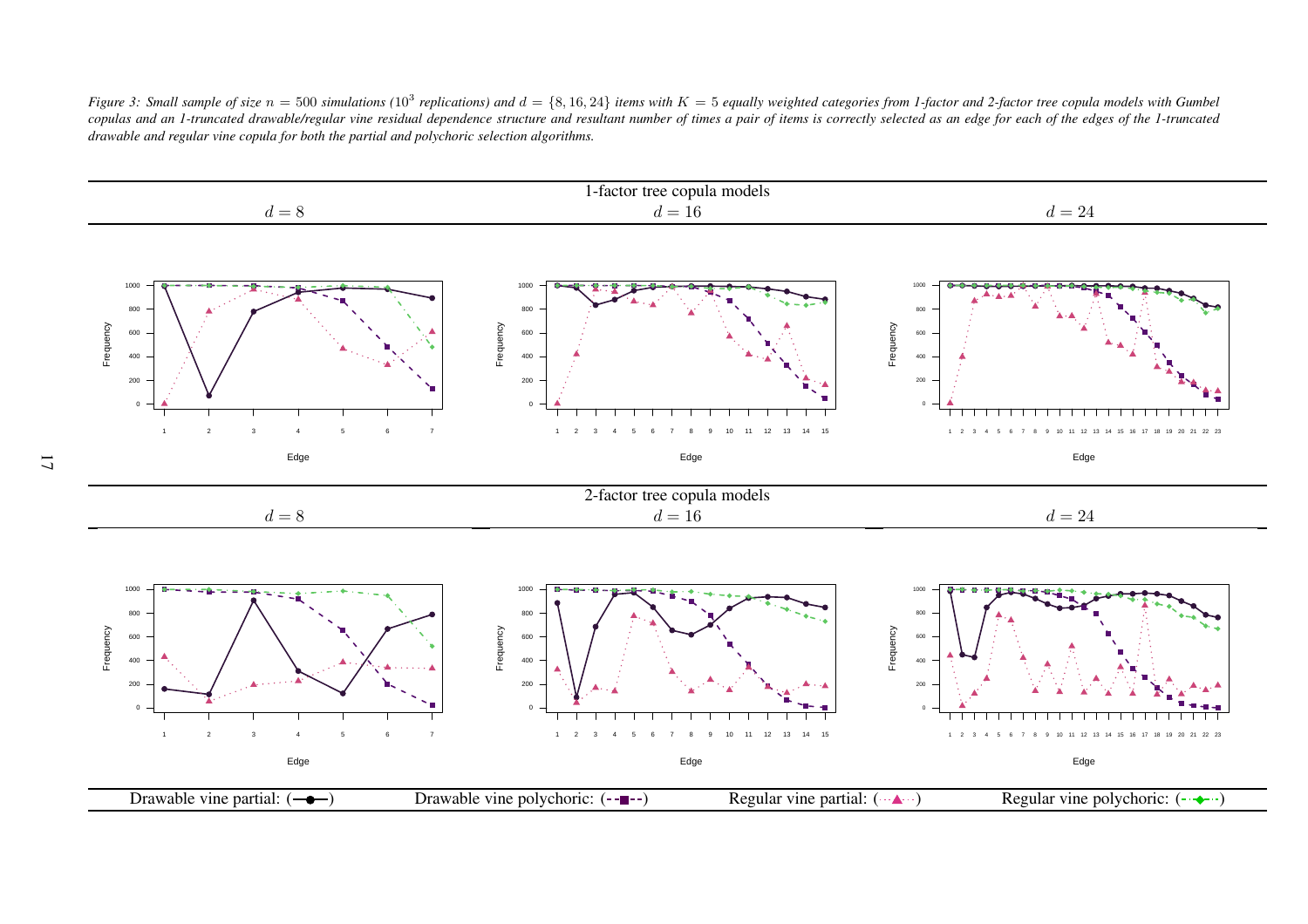In Figure [3](#page-16-0) we report the frequency of a pair of items is correctly selected as an edge for each of the edges of the 1-truncated vine from the simulations of the 1- and 2-factor tree copula models with Gumbel copulas with  $d = 8$ ,  $d = 16$  and  $d = 24$  items for both the partial and polychoric selection algorithms. It has been shown that the partial selection algorithm as the dimension increases performs extremely well for the 1-truncated drawable vine residual dependence structure, but poorly for the 1-truncated regular vine structure. The quite contrary (or complimentary) results are seen for the polychoric algorithm. The polychoric selection algorithm rather performs extremely well in selecting the true edges in the 1-truncated regular vine residual dependence structure. It is most accurate for the initial edges, while it is less accurate for the final edges. This is because the dependence strength is represented in descending order as  $\tau = \{0.40, \ldots, 0.10\}$ , so the polychoric selection algorithm is highly reliable to select the edges with stronger dependence. The edges with weaker dependence are not easily quantified and can be approximated with other edges that lead to a similar correlation matrix or even accounted for by the previous trees (factor copula models).

# <span id="page-17-0"></span>6 Application

In this section we illustrate the proposed methodology by analysing  $d = 20$  items from a subsample of  $n = 221$ veterans who reported clinically significant Post Traumatic Stress Disorder (PTSD) symptoms [\(Armour et al.,](#page-23-12) [2017](#page-23-12)). The items are divided into four domains: (1) intrusions (e.g., repeated, disturbing and unwanted memories), (2) avoidance (e.g., avoiding external reminder of the stressful experience), (3) cognition and mood alterations (e.g., trouble remembering important parts of the stressful experience) and (4) reactivity alterations (e.g., taking too many risks or doing things that could cause you harm). Each item is answered in a five-point ordinal scale: " $0 = Not$  at all", " $1 = A$  little bit", " $2 = Moderned$ ", " $3 = Quite$  a bit" and " $4 = Extremely$ ". The dataset and its complete description can be found in [Armour et al. \(2017](#page-23-12)) or in the R package BGGM [\(Williams and Mulder](#page-25-11), [2020](#page-25-11)).

<span id="page-17-1"></span>*Table 3: Average observed polychoric correlations and semi-correlations for all pairs of items for the Post Traumatic Stress Disorder dataset, along with the corresponding theoretical semi-correlations for BVN, t<sub>2</sub>, t<sub>5</sub>, Frank, Gumbel, and survival Gumbel (s.Gumbel) copulas.*

|            | $\rho_N$ | $\rho_N^{}$ | $\mu_N$ |
|------------|----------|-------------|---------|
| Observed   | 0.35     | 0.26        | 0.47    |
| <b>BVN</b> | 0.35     | 0.16        | 0.16    |
| $t_2$      | 0.35     | 0.49        | 0.49    |
| $t_{5}$    | 0.35     | 0.35        | 0.35    |
| Frank      | 0.35     | 0.10        | 0.10    |
| Gumbel     | 0.35     | 0.11        | 0.37    |
| s.Gumbel   | 0.35     | 0.37        | 0.11    |

For some items, it is plausible that a veteran might be thinking about the maximum trauma (or a high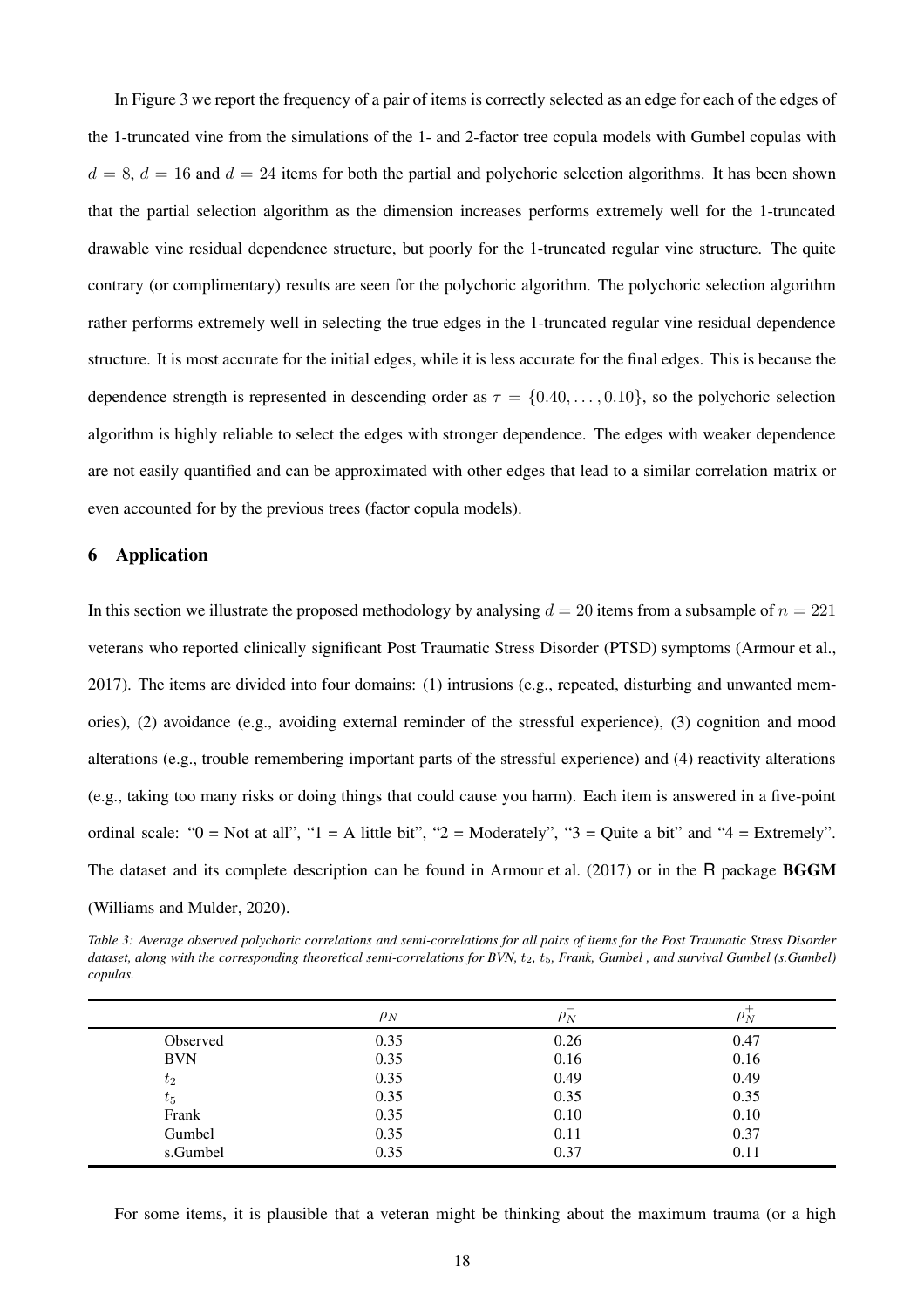quantile) of many past events. For example, for the items in the first domain, a participant might reflect on past relevant events where an intrusion affected their life; then by considering the worst case, i.e., the event where the negative effect of an intrusion in their life was substantial, they choose an appropriate ordinal response. For some of the other items, one might consider a median or less extreme harm of past relevant events. To sum up, the items appear to be a mixed selection between discretized averages and maxima so that a factor model with more probability in the joint upper tail might be an improvement over a factor model based on a discretized MVN.

The interpretations as above suggest that a factor tree with a combination of Gumbel and BVN or  $t_{\nu}$  copulas might provide a better fit. To further explore the above interpretations, we calculate the average of lower and upper polychoric semi-correlations [\(Kadhem and Nikoloulopoulos](#page-24-11), [2021a](#page-24-11)[,b\)](#page-24-8) for all variables to check if there is any overall tail asymmetry. For comparison, we also report the theoretical semi-correlations under different choices of copulas. Table [3](#page-17-1) shows averages of the polychoric semi-correlations for all pairs along with the theoretical semi-correlations under different choices of copulas. Overall, we see that there is more correlation in the joint upper tail than the joint lower tail, suggesting that factor tree copula models with Gumbel bivariate copulas might be plausible.

We then select a suitable vine tree structure using the partial and polychoric selection algorithms proposed in Section [4.1](#page-11-1) and compute various discrepancy measures between the observed polychoric correlation matrix  $\mathbf{R}_{observed}$  and the correlation matrix  $\mathbf{R}_{model}$  based on factor tree copula models with BVN copulas. We report the maximum absolute correlation difference  $D_1 = \max |\mathbf{R}_{\text{model}} - \mathbf{R}_{\text{observed}}|$ , the average absolute correlation difference  $D_2 = \text{avg}|\mathbf{R}_{\text{model}} - \mathbf{R}_{\text{observed}}|$  and the correlation matrix discrepancy measure  $D_3 = \log(\det(\mathbf{R}_{\text{model}})) - \log(\det(\mathbf{R}_{\text{observed}})) + \text{tr}(\mathbf{R}_{\text{model}}^{-1}\mathbf{R}_{\text{observed}}) - d$ . For a baseline comparison, we also compute the discrepancy measures for the 1- and 2-factor copula models with BVN copulas. We aim to obtain a dependence structure that results in the lowest discrepancy measure; this will indicate a suitable vine structure for the item response data on hand.

After finding a suitable vine structure, we construct a plausible factor tree copula model, to analyse any type of items, by using the proposed heuristic algorithm in Section [4.2.](#page-12-0) We use the AIC at the IFM estimates as a rough diagnostic measure for model selection between the models. In addition, we use the [Vuong \(1989\)](#page-25-12) procedure that is based on the sample version of the difference in Kullback-Leibler divergence. Let Model 1 and Model 2 have parametric pmfs  $\pi_d^{(1)}$  $\overset{(1)}{d}(\mathbf{y};\widehat{\boldsymbol{\theta}}_{1})$  and  $\pi_{d}^{(2)}$  $\hat{\bm{\theta}}_d^{(2)}(\textbf{y};\widehat{\bm{\theta}}_1)$ , respectively;  $\widehat{\bm{\theta}}_1, \widehat{\bm{\theta}}_2$  are the IFM estimates. The procedure computes the average  $\bar{D}$  of the log differences  $D_i = \log \left[ \frac{\pi_d^{(2)}(\mathbf{y}_i;\hat{\theta}_2)}{\pi_d^{(1)}(\mathbf{y}_i;\hat{\theta}_1)} \right]$  $\pi_d^{(1)}(\mathbf{y}_i;\widehat{\boldsymbol{\theta}}_1)$  $\overline{1}$ between the two parametric models. [Vuong](#page-25-12) [\(1989](#page-25-12)) has shown that asymptotically  $\sqrt{n}\bar{D}/s \sim N(0, 1)$ ;  $s^2 = \frac{1}{n-1}$  $\sum_{i=1}^{n} (D_i - \bar{D})^2$ . Hence,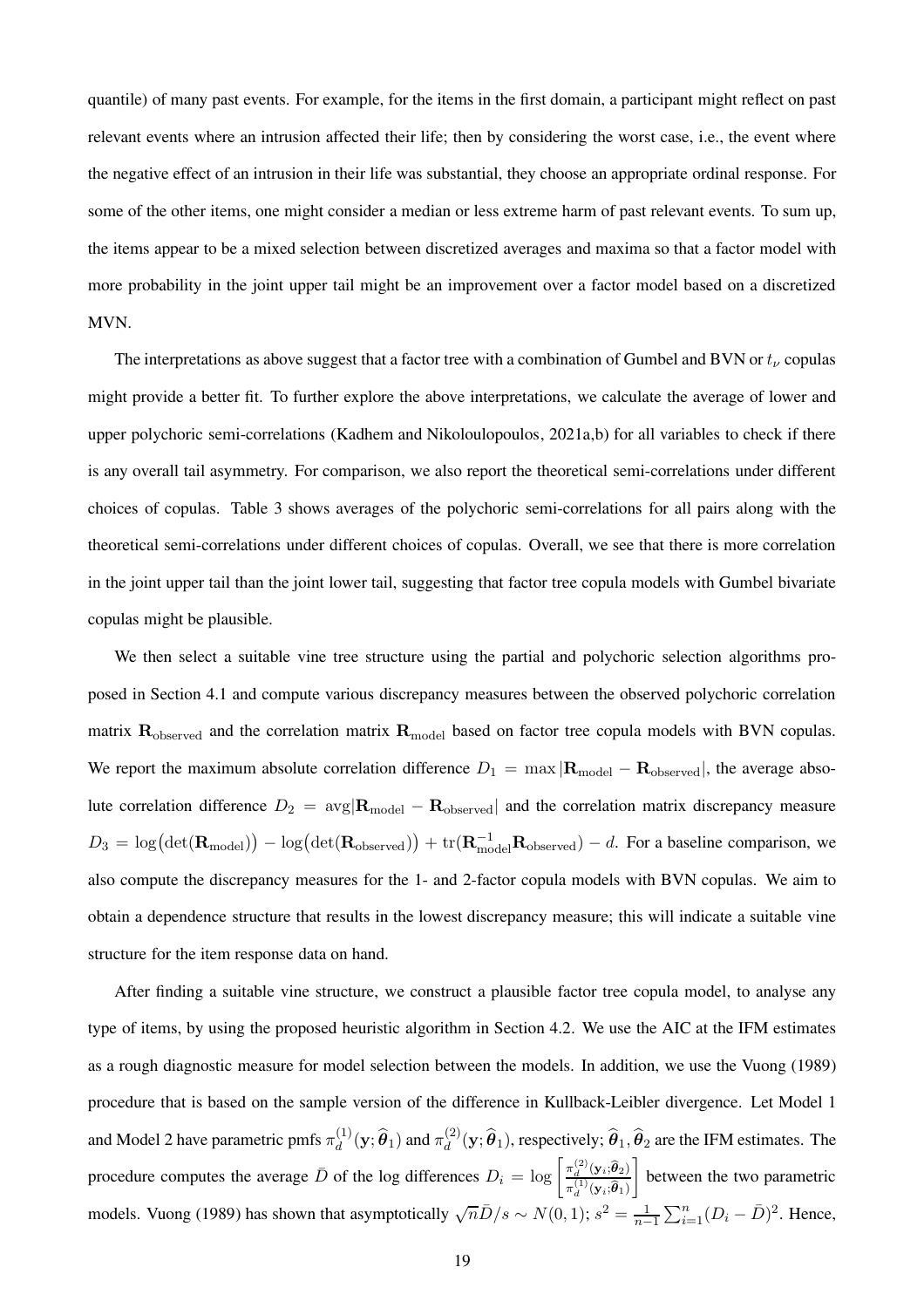the AIC adjusted Vuong's 95% CI is  $\bar{D}-n^{-1}[\dim(\widehat{\bm{\theta}}_2)-\dim(\widehat{\bm{\theta}}_1)]\pm 1.96\times\frac{1}{\sqrt{2}}$  $\frac{1}{n}\sigma$ . If it includes 0, then Model 1 and Model 2 are considered to be non-significantly different, while if it is above 0, then Model 2 is favourable and considered to fit better than Model 1. We will compare the (1) selected factor (tree) copula models (Model 2) versus their Gaussian analogues (Model 1), (2) selected factor tree copula model according to AIC (Model 2) versus all the other factor (tree) copula models with BVN copulas (Model 1), and (3) selected factor tree copula model according to AIC (Model 2) versus all the other factor (tree) copulas models with selected copulas (Model 1). Note in passing that the 2-factor (tree) copula models with BVN copulas will have one dependence parameter less as one copula in the second factor is set to independence for identification purposes.

Table [4](#page-20-0) shows that the sample correlation matrix of the data has a 2-factor tree structure according to the discrepancy measures. The table also gives the AICs and the 95% CIs of Vuong's tests for all the fitted models. The best fitted model, based on AIC values, is the 2-factor tree copula model obtained from the partial selection algorithm. The best fitted 2-factor tree copula model has the  $t_2$  for the 1st tree, Gumbel for the 2nd tree, and  $t_5$  for the 3rd tree. From the Vuong's 95% Cls it is shown that 2-factor tree copula model provides a big improvement over its Gaussian analogue and outperforms all the other fitted models except the 2-factor tree obtained from the polychoric selection algorithm. The tree selection algorithms might not yield into the same 'true' vine tree, however, closely approximated factor tree copula models are achieved. The factor tree copula model is mostly constructed with  $t_2$  bivariate copulas which are suitable for both positive and negative dependence, however the highest dependence is found in the 2nd factor which is constructed with Gumbel copulas. This is in line with both the initial interpretations and preliminary analysis which suggest that some items can be considered as discretized maxima.

Table [5](#page-21-1) includes the copula parameter estimates in Kendall's  $\tau$  scale and their standard errors (SE) for the selected 2-factor and 2-factor tree copula models. The latter is obtained from the partial selection algorithm. To make it easier to compare strengths of dependence, we convert the  $BVM/t_{\nu}$  and Gumbel/s.Gumbel copula parameters to Kendall's  $\tau$ 's via the relation  $\tau(\theta) = \frac{2}{\pi} \arcsin(\theta)$  and [\(10\)](#page-13-1), respectively. Interestingly, the Kendall's  $\tau$ 's in the 2-factor copula model are roughly equivalent to the estimates in the 1st and 2nd factors of the 2-factor tree copula model. Most of the dependence is captured in the first two trees, resulting in weak to medium residual dependencies in the 1-truncated vine copula model, but significantly larger from independence. Overall, the items, in the Markov tree, are mostly positively associated to one another with only few negative conditional dependencies. The residual dependencies reveal that there is stronger association between the 10th and 11th items that are "Blame of self or others" and "Negative trauma-related emotions", respectively. In addition, there is moderate association between items 9 and 11 that are "Negative beliefs" and "Negative trauma-related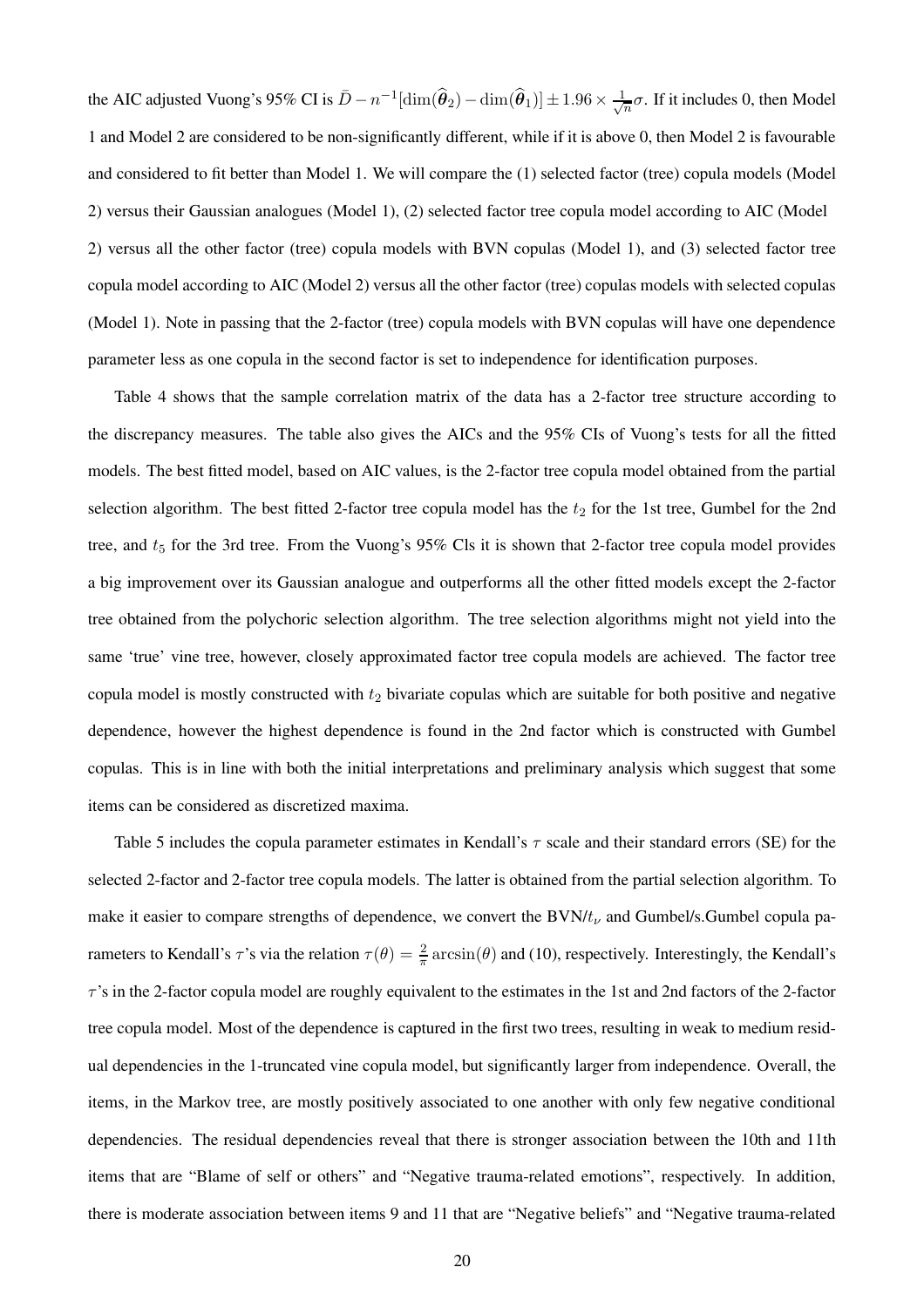<span id="page-20-0"></span>

| Table 4: Measures of discrepancy between the sample and the resulting correlation matrix from the 1-factor, 2-factor, 1-factor tree, and 2-factor tree copula models with BVN copulas for the Post Traumatic |
|--------------------------------------------------------------------------------------------------------------------------------------------------------------------------------------------------------------|
| Stress Disorder dataset, along with the AICs, Vuong's 95% CIs, for the 1-factor, 2-factor, 1-factor tree, and 2-factor tree copula models with BVN and selected copulas. Alg.1: partial selection algorithm; |
| Alg.2: polychoric selection algorithm.                                                                                                                                                                       |

|                             | Factor copula |              |              | -factor tree copula | 2-factor tree copula     |                  |  |  |
|-----------------------------|---------------|--------------|--------------|---------------------|--------------------------|------------------|--|--|
|                             | 1-factor      | 2-factor     | Alg.1        | Alg.2               | Alg.1                    | Alg.2            |  |  |
| <b>BVN</b> copulas          |               |              |              |                     |                          |                  |  |  |
| $D_1$                       | 0.40          | 0.30         | 0.23         | 0.20                | 0.15                     | 0.20             |  |  |
| $D_2$                       | 0.08          | 0.05         | 0.05         | 0.05                | 0.03                     | 0.05             |  |  |
| $D_3$                       | 4.53          | 2.80         | 1.75         | 1.83                | 1.17                     | 1.75             |  |  |
| #parameters                 | 20            | 39           | 39           | 39                  | 58                       | 58               |  |  |
| AIC                         | 12031.1       | 11764.0      | 11632.4      | 11642.1             | 11549.1                  | 11611.8          |  |  |
| Selected copulas            |               |              |              |                     |                          |                  |  |  |
| #parameters                 | 20            | 40           | 39           | 39                  | 59                       | 59               |  |  |
| <b>AIC</b>                  | 11800.4       | 11413.5      | 11355.3      | 11344.89            | 11189.1                  | 11240.3          |  |  |
| Vuong's 95% $CIa$           | (0.21, 0.63)  | (0.25, 0.79) | (0.37, 0.89) | (0.43, 0.91)        | (0.54, 1.09)             | (0.58, 1.11)     |  |  |
| Vuong's 95% $Cl^b$          | (1.50, 2.31)  | (0.99, 1.67) | (0.79, 1.40) | (0.83, 1.40)        | $\overline{\phantom{a}}$ | (0.69, 1.24)     |  |  |
| Vuong's 95% CI <sup>c</sup> | (1.17, 1.80)  | (0.60, 1.02) | (0.30, 0.63) | (0.27, 0.61)        | $\overline{\phantom{a}}$ | $(-0.002, 0.23)$ |  |  |

<sup>a</sup>Selected factor (tree) copula models versus their Gaussian analogues.

<sup>*b*</sup>Selected 2-factor tree copula model with Alg.1 versus other fitted models with BVN copulas.

*<sup>c</sup>*Selected 2-factor tree copula model with Alg.1 versus other fitted models with selected copulas.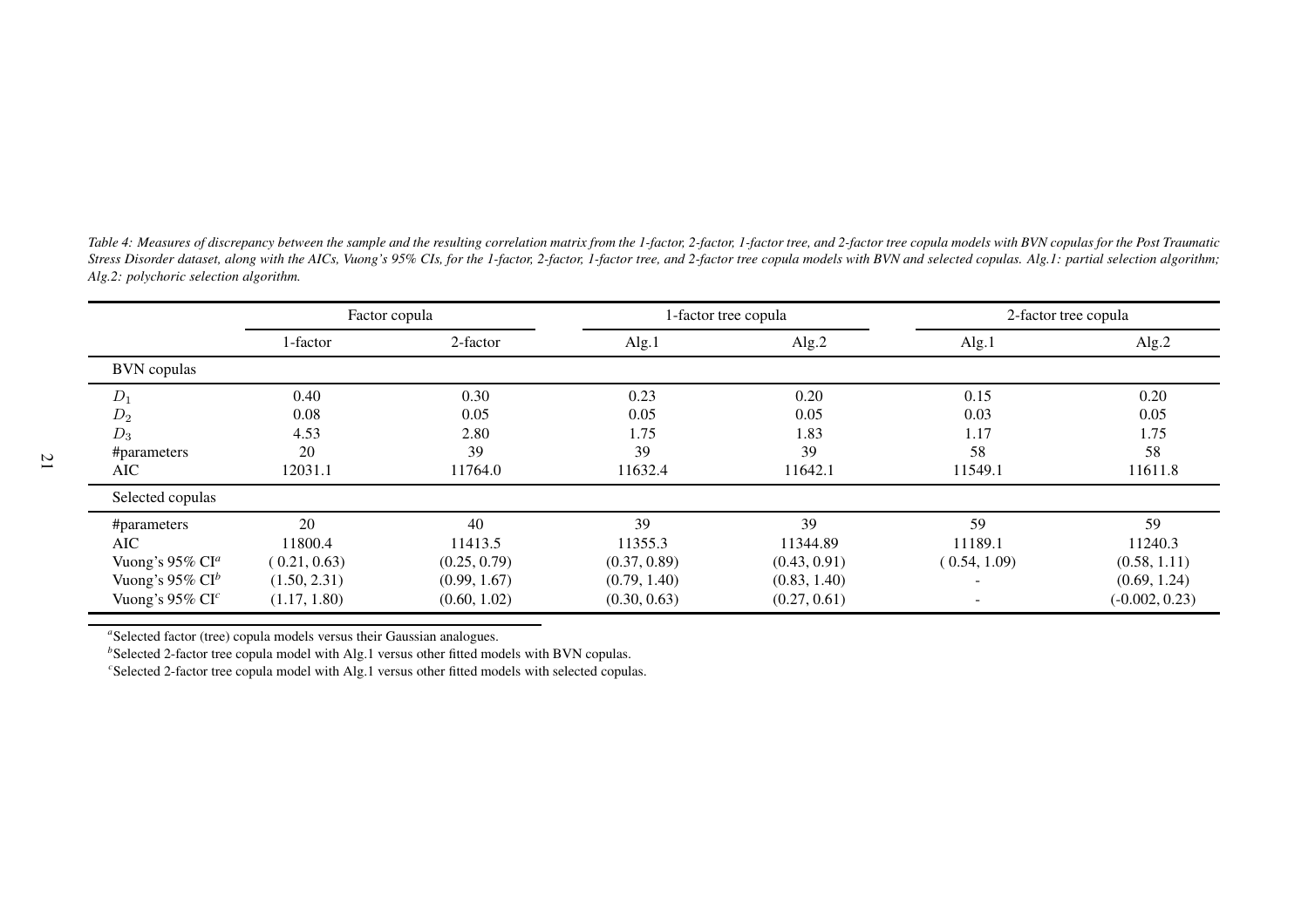<span id="page-21-1"></span>*Table 5: Estimated copula parameters and their standard errors (SE) in Kendall's* τ *scale for the selected 2-factor and 2-factor tree copula models obtained from the partial selection algorithm for the Post Traumatic Stress Disorder dataset.*

|                |                     |           | 2-factor copula      |           |              | 2-factor tree copula |              |            |              |              |           |  |  |  |  |
|----------------|---------------------|-----------|----------------------|-----------|--------------|----------------------|--------------|------------|--------------|--------------|-----------|--|--|--|--|
| Tree           | 1st factor<br>$t_2$ |           | 2nd factor<br>Gumbel |           | 1st factor   |                      |              | 2nd factor |              | Vine model   |           |  |  |  |  |
| Copula         |                     |           |                      |           | $t_2$        |                      |              | Gumbel     |              | $t_5$        |           |  |  |  |  |
| Items          | $\hat{\tau}$        | <b>SE</b> | $\hat{\tau}$         | <b>SE</b> | $\hat{\tau}$ | <b>SE</b>            | $\hat{\tau}$ | <b>SE</b>  | $\mathcal E$ | $\hat{\tau}$ | <b>SE</b> |  |  |  |  |
| 1              | 0.16                | 0.06      | 0.49                 | 0.04      | $-0.17$      | 0.06                 | 0.50         | 0.04       | 1,18         | $-0.18$      | 0.06      |  |  |  |  |
| $\mathfrak{2}$ | 0.11                | 0.06      | 0.49                 | 0.04      | $-0.08$      | 0.06                 | 0.45         | 0.04       | 18,17        | 0.22         | 0.06      |  |  |  |  |
| 3              | 0.14                | 0.06      | 0.54                 | 0.04      | $-0.12$      | 0.06                 | 0.52         | 0.04       | 18,14        | $-0.20$      | 0.07      |  |  |  |  |
| $\overline{4}$ | 0.32                | 0.06      | 0.56                 | 0.05      | $-0.34$      | 0.06                 | 0.57         | 0.05       | 18,10        | $-0.10$      | 0.06      |  |  |  |  |
| 5              | 0.21                | 0.06      | 0.55                 | 0.04      | $-0.21$      | 0.06                 | 0.56         | 0.04       | 10, 11       | 0.36         | 0.05      |  |  |  |  |
| 6              | 0.13                | 0.06      | 0.28                 | 0.05      | $-0.13$      | 0.06                 | 0.26         | 0.05       | 11,9         | 0.29         | 0.06      |  |  |  |  |
| 7              | 0.11                | 0.06      | 0.40                 | 0.04      | $-0.09$      | 0.06                 | 0.39         | 0.04       | 9, 2         | $-0.18$      | 0.06      |  |  |  |  |
| 8              | $-0.03$             | 0.06      | 0.21                 | 0.05      | 0.04         | 0.06                 | 0.19         | 0.05       | 2,3          | 0.26         | 0.06      |  |  |  |  |
| 9              | $-0.17$             | 0.06      | 0.38                 | 0.04      | 0.24         | 0.06                 | 0.33         | 0.04       | 3, 20        | 0.05         | 0.07      |  |  |  |  |
| 10             | 0.16                | 0.06      | 0.34                 | 0.05      | $-0.12$      | 0.06                 | 0.30         | 0.04       | 2,16         | 0.13         | 0.06      |  |  |  |  |
| 11             | 0.09                | 0.06      | 0.52                 | 0.04      | $-0.07$      | 0.06                 | 0.48         | 0.04       | 16,15        | 0.17         | 0.06      |  |  |  |  |
| 12             | $-0.23$             | 0.06      | 0.50                 | 0.04      | 0.28         | 0.06                 | 0.50         | 0.04       | 9,4          | 0.29         | 0.08      |  |  |  |  |
| 13             | $-0.35$             | 0.06      | 0.55                 | 0.05      | 0.34         | 0.05                 | 0.49         | 0.05       | 20, 5        | 0.05         | 0.07      |  |  |  |  |
| 14             | $-0.37$             | 0.05      | 0.41                 | 0.05      | 0.35         | 0.05                 | 0.36         | 0.05       | 14, 13       | 0.27         | 0.07      |  |  |  |  |
| 15             | $-0.09$             | 0.06      | 0.48                 | 0.04      | 0.11         | 0.06                 | 0.44         | 0.04       | 5,6          | 0.12         | 0.07      |  |  |  |  |
| 16             | $-0.08$             | 0.06      | 0.31                 | 0.05      | 0.10         | 0.06                 | 0.28         | 0.04       | 6, 7         | 0.23         | 0.06      |  |  |  |  |
| 17             | $-0.04$             | 0.06      | 0.34                 | 0.04      | 0.04         | 0.06                 | 0.33         | 0.04       | 7,19         | $-0.21$      | 0.06      |  |  |  |  |
| 18             | $-0.06$             | 0.06      | 0.45                 | 0.04      | 0.12         | 0.06                 | 0.46         | 0.04       | 16,8         | 0.12         | 0.06      |  |  |  |  |
| 19             | $-0.26$             | 0.06      | 0.45                 | 0.04      | 0.28         | 0.06                 | 0.43         | 0.04       | 19,12        | 0.08         | 0.07      |  |  |  |  |
| 20             | $-0.11$             | 0.06      | 0.41                 | 0.04      | 0.13         | 0.06                 | 0.40         | 0.04       |              |              |           |  |  |  |  |

emotions", respectively. With similar moderate dependence found between items 9 and 4 that are "Negative beliefs" and "Emotional cue reactivity", respectively.

## <span id="page-21-0"></span>7 Discussion

We have proposed combined factor/truncated vine copula models to capture the residual dependence for item response data. They form conditional dependence of the items given the latent variables, and go beyond the factor models where the items are conditionally independent given the latent variables. By combining the factor copula models with an 1-truncated vine copula model, we construct conditional dependence models given very few interpretable latent variables. The combined factor/truncated vine structure has the form of (i) primary dependence being explained by one or more latent variables, and (ii) conditional dependence of item response variables given the latent variables [\(Joe](#page-24-6), [2018](#page-24-6)). They are especially useful and interpretable when there are a few latent variables that can explain most but not all of the dependence in the item responses.

The flexibility of the factor tree copula models endorses the significance of model selection. In practice, one has to first select the 1-truncated vine tree structure  $\mathcal E$  and then suitable bivariate copulas to account for more probability in the one or both joint tails. We tackle these model selection issues by proposing heuristic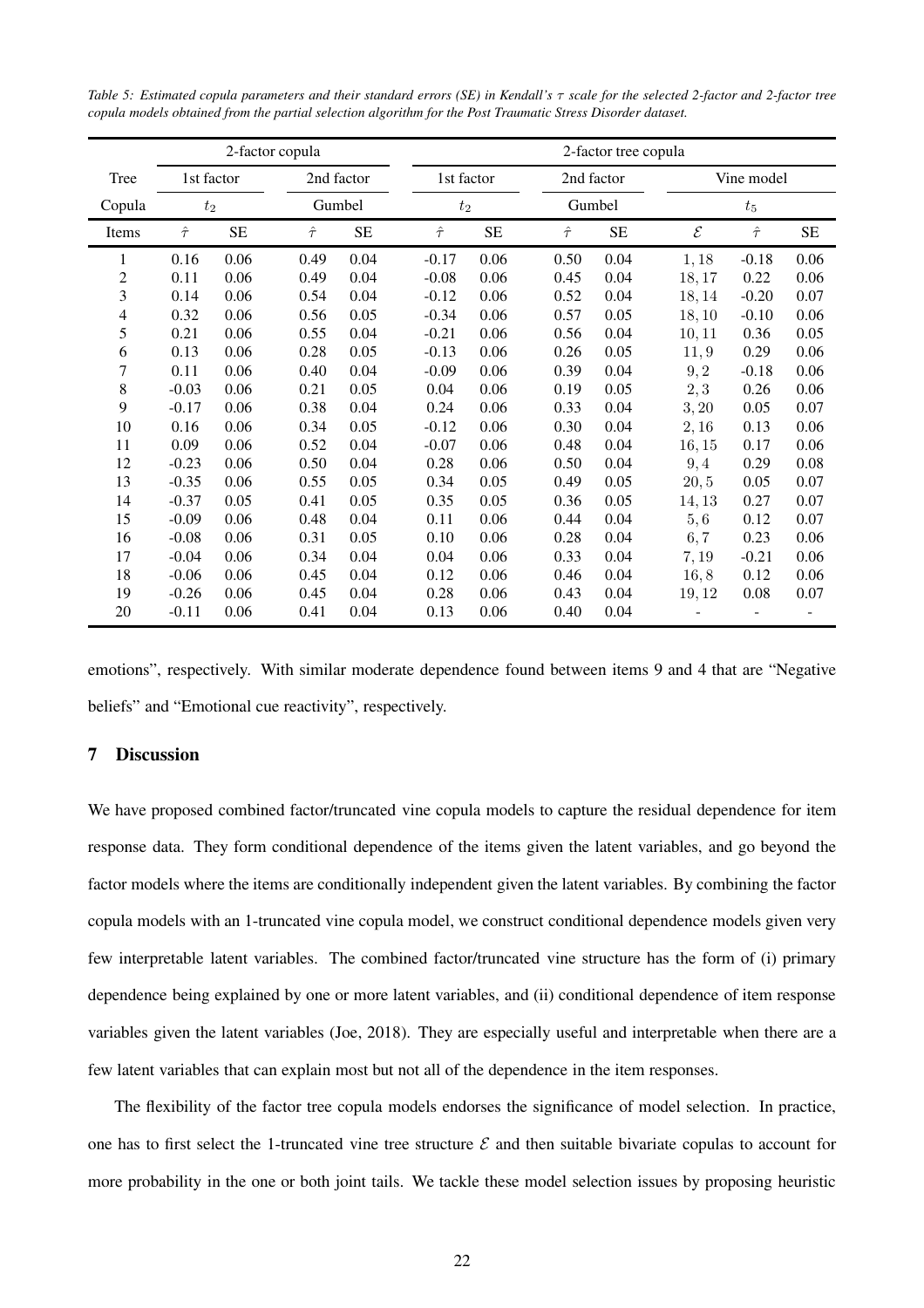algorithms to choose a plausible factor tree copula model that can adequately capture the (residual) dependencies among the item responses. We have shown that the proposed models provide a substantial improvement over the 1-factor and 2-factor (tree) copula models with selected (BVN) copulas on the basis of the AIC and Vuong's statistics. The 1-factor and 2-factor tree copula models with BVN can be viewed as first order models if models based on other tail dependent copulas are called. We consider the 1-factor and 2-factor tree copula models to be reasonable parsimonious models as most of the dependence is explained via the first few trees in the factor model. This is because that for all the bivariate margins to have upper/lower tail dependence, it only suffices that the bivariate copulas in the first trees (factor part) to have upper/lower tail dependence and is not necessary for the bivariate copulas in the higher trees after the 1-truncated vine to have tail dependence [\(Joe et al., 2010](#page-24-4)).

The proposed models are reproducible as the conditional independence and residual dependence parts are modelled separately. The residual dependencies are taken into account by a Markov tree without changing anything to the conditional independence model part. The use of a Markov tree for the residual dependence is a new direction for parsimonious dependence. This reproducibility as per the terminology in [Liang et al. \(1992](#page-24-14)), means that we can remain within a well-known and conceptually attractive framework as offered by the factor copula models when applying a factor tree copula model. This will be attractive to practitioners that have a basic and conceptual understanding of factor models, but are less familiar with complicated models that are available to approach the problem of residual dependence. The main change in the factor copula model is only in the formulation of the joint conditional distribution, while the conditional part of the model, i.e., the unique loading parameters, these are  $\hat{\tau}$ s converted to normal copula parameters  $\hat{\theta}_{1j}$  and  $\hat{\theta}_{2j}$  and then to loadings with the relations in Section [4.1,](#page-11-1) is left intact.

## Software

R functions for estimation, simulation and model selection of the factor tree copula models will be part of the next major release of the R package FactorCopula [\(Kadhem and Nikoloulopoulos](#page-24-15), [2021c](#page-24-15)).

# Acknowledgements

The simulations presented in this paper were carried out on the High Performance Computing Cluster supported by the Research and Specialist Computing Support service at the University of East Anglia.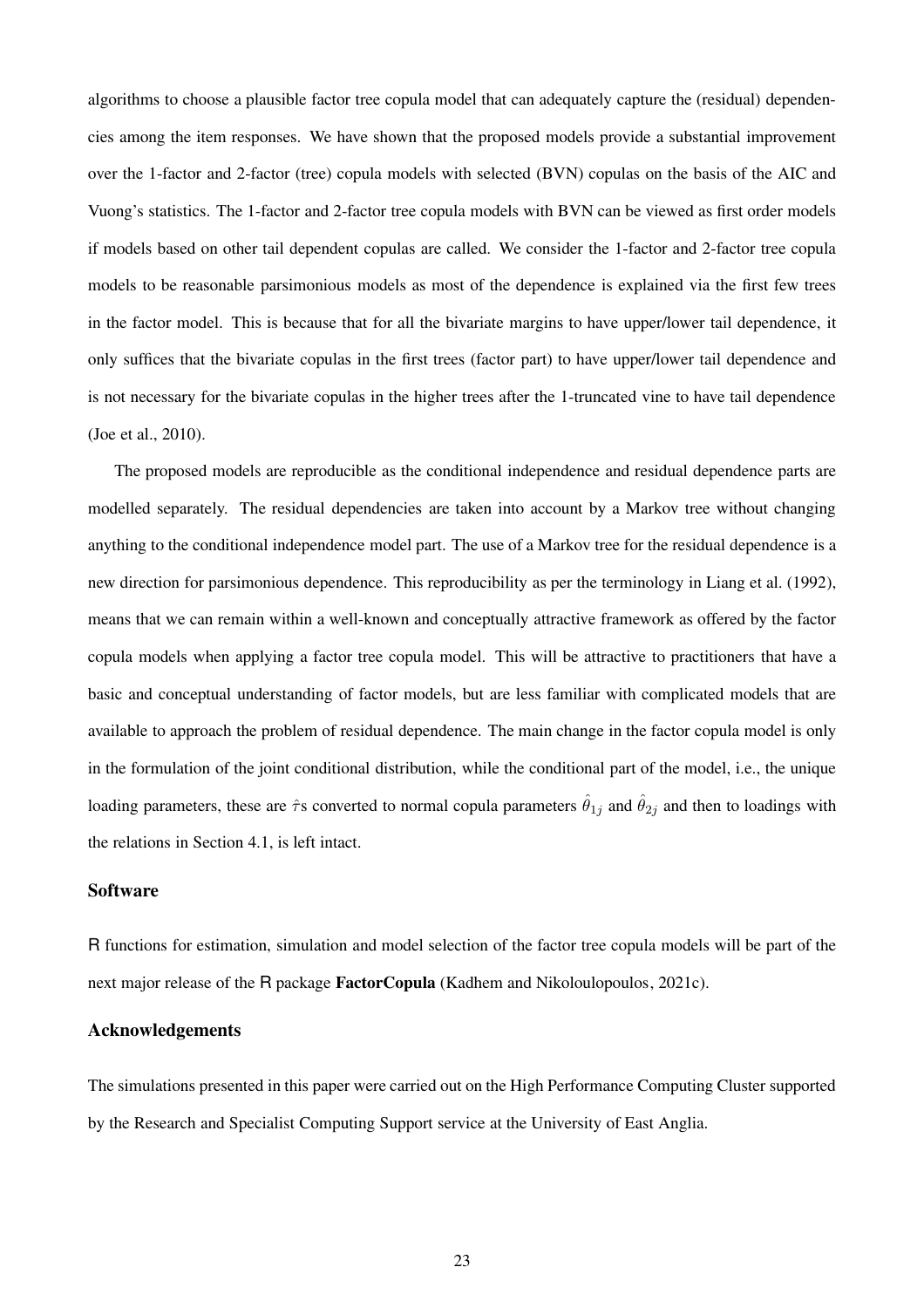## References

- <span id="page-23-12"></span>Armour, C., Fried, E. I., Deserno, M. K., Tsai, J., and Pietrzak, R. H. (2017). A network analysis of DSM-5 posttraumatic stress disorder symptoms and correlates in U.S. military veterans. *Journal of Anxiety Disorders*, 45:49–59.
- <span id="page-23-0"></span>Bartholomew, D. J., Knott, M., and Moustaki, I. (2011). *Latent Variable Models and Factor Analysis: A Unified Approach*. Wiley Series in Probability and Statistics. Wiley.
- <span id="page-23-7"></span>Bedford, T. and Cooke, R. (2001). Probability density decomposition for conditionally dependent random variables modeled by vines. *Annals of Mathematics and Artificial Intelligence*, 32(1):245–268.
- <span id="page-23-8"></span>Bedford, T. and Cooke, R. M. (2002). Vines–a new graphical model for dependent random variables. *The Annals of Statistics*, 30(4):1031 – 1068.
- <span id="page-23-4"></span>Braeken, J. (2011). A boundary mixture approach to violations of conditional independence. *Psychometrika*, 76(1):57–76.
- <span id="page-23-3"></span>Braeken, J., Kuppens, P., Boeck, P. D., and Tuerlinckx, F. (2013). Contextualized personality questionnaires: A case for copulas in structural equation models for categorical data. *Multivariate Behavioral Research*, 48(6):845–870.
- <span id="page-23-1"></span>Braeken, J., Tuerlinckx, F., and De Boeck, P. (2007). Copula functions for residual dependency. *Psychometrika*, 72(3):393–411.
- <span id="page-23-5"></span>Brechmann, E. C., Czado, C., and Aas, K. (2012). Truncated regular vines in high dimensions with application to financial data. *Canadian Journal of Statistics*, 40(1):68–85.
- <span id="page-23-9"></span>Brechmann, E. C. and Joe, H. (2014). Parsimonious parameterization of correlation matrices using truncated vines and factor analysis. *Computational Statistics & Data Analysis*, 77:233–251.
- <span id="page-23-10"></span>Chang, B. and Joe, H. (2019). Prediction based on conditional distributions of vine copulas. *Computational Statistics & Data Analysis*, 139:45–63.
- <span id="page-23-2"></span>Chen, W.-H. and Thissen, D. (1997). Local dependence indexes for item pairs using item response theory. *Journal of Educational and Behavioral Statistics*, 22(3):265–289.
- <span id="page-23-6"></span>Joe, H. (1996). Families of m-variate distributions with given margins and  $m(m - 1)/2$  bivariate dependence parameters. In Rüschendorf, L., Schweizer, B., and Taylor, M. D., editors, *Distributions with Fixed Marginals and Related Topics*, volume 28, pages 120–141, Hayward, CA. Institute of Mathematical Statistics, Institute of Mathematical Statistics.
- <span id="page-23-11"></span>Joe, H. (1997). *Multivariate Models and Dependence Concepts.* Chapman & Hall, London.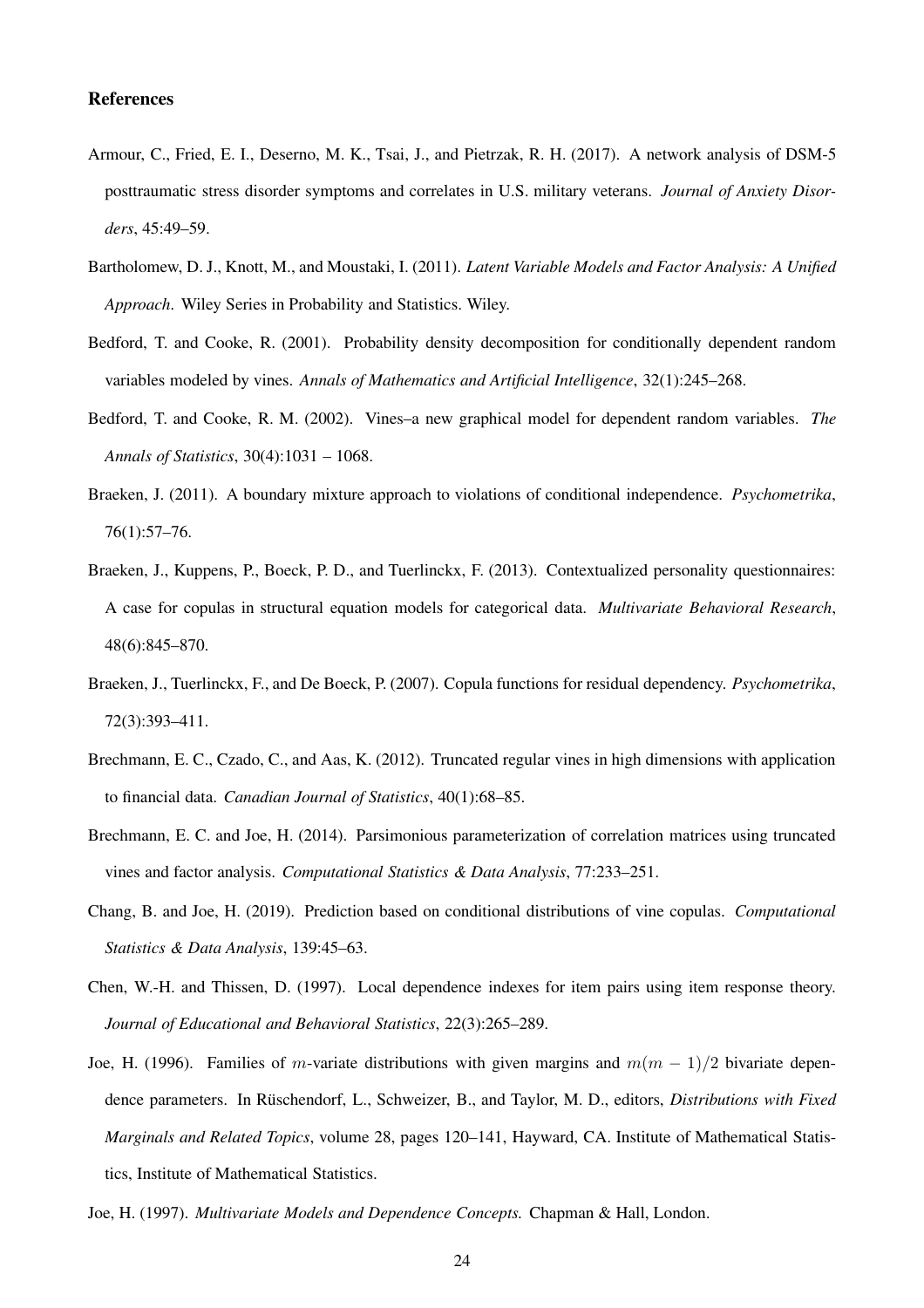- <span id="page-24-9"></span>Joe, H. (2005). Asymptotic efficiency of the two-stage estimation method for copula-based models. *Journal of Multivariate Analysis*, 94:401–419.
- <span id="page-24-6"></span><span id="page-24-3"></span>Joe, H. (2014). *Dependence Modelling with Copulas*. Chapman and Hall/CRC.
- Joe, H. (2018). Parsimonious graphical dependence models constructed from vines. *Canadian Journal of Statistics*, 46(4):532–555.
- <span id="page-24-4"></span>Joe, H., Li, H., and Nikoloulopoulos, A. K. (2010). Tail dependence functions and vine copulas. *Journal of Multivariate Analysis*, 101(1):252–270.
- <span id="page-24-12"></span>Jöreskog, K. G. and Moustaki, I. (2001). Factor analysis of ordinal variables: a comparison of three approaches. *Multivariate Behavioral Research*, 36:347–387.
- <span id="page-24-11"></span>Kadhem, S. H. and Nikoloulopoulos, A. K. (2021a). Bi-factor and second-order copula models for item response data. *ArXiv e-prints*, [arXiv:2102.10660.](http://arxiv.org/abs/2102.10660)
- <span id="page-24-8"></span>Kadhem, S. H. and Nikoloulopoulos, A. K. (2021b). Factor copula models for mixed data. *British Journal of Mathematical and Statistical Psychology*, 74(3):365–403.
- <span id="page-24-15"></span>Kadhem, S. H. and Nikoloulopoulos, A. K. (2021c). *FactorCopula: Factor, Bi-Factor and Second-Order Copula Models*. R package version 0.8. URL: [http://CRAN.R-project.org/package=FactorCopula.](http://CRAN.R-project.org/package=FactorCopula)
- <span id="page-24-1"></span>Kurowicka, D. and Cooke, R. (2006). *Uncertainty Analysis with High Dimensional Dependence Modelling*. Wiley, Chichester.
- <span id="page-24-2"></span>Kurowicka, D. and Joe, H. (2011). *Dependence Modeling: Vine Copula Handbook*. World Scientific, Singapore.
- <span id="page-24-14"></span>Liang, K.-Y., Zeger, S., and Qaqish, B. F. (1992). Multivariate regression analyses for categorical data. *Journal of the Royal Statistical Society, Series B*, 54:3–40. (with discussion).
- <span id="page-24-13"></span>McDonald, R. P. (1997). Normal ogive multidimensional model. In van der Linden, W. J. and Hambleton, R. K., editors, *Handbook of modern item response theory*, New York. Springer.
- <span id="page-24-7"></span>McNeil, A. J., Frey, R., and Embrechts, P. (2005). *Quantitative Risk Management: Concepts, Techniques and Tools*. Princeton University Press, Princeton, NJ.
- <span id="page-24-0"></span>McNeil, A. J. and Nešlehová, J. (2009). Multivariate Archimedean copulas, d-monotone functions and  $l_1$ -norm symmetric distributions. *Annals of Statistics*, 37:3059–3097.
- <span id="page-24-5"></span>Muth´en, B. (1978). Contributions to factor analysis of dichotomous variables. *Psychometrika*, 43(4):551–560.
- <span id="page-24-10"></span>Nash, J. (1990). *Compact Numerical Methods for Computers: Linear Algebra and Function Minimisation*. Hilger, New York. 2nd edition.